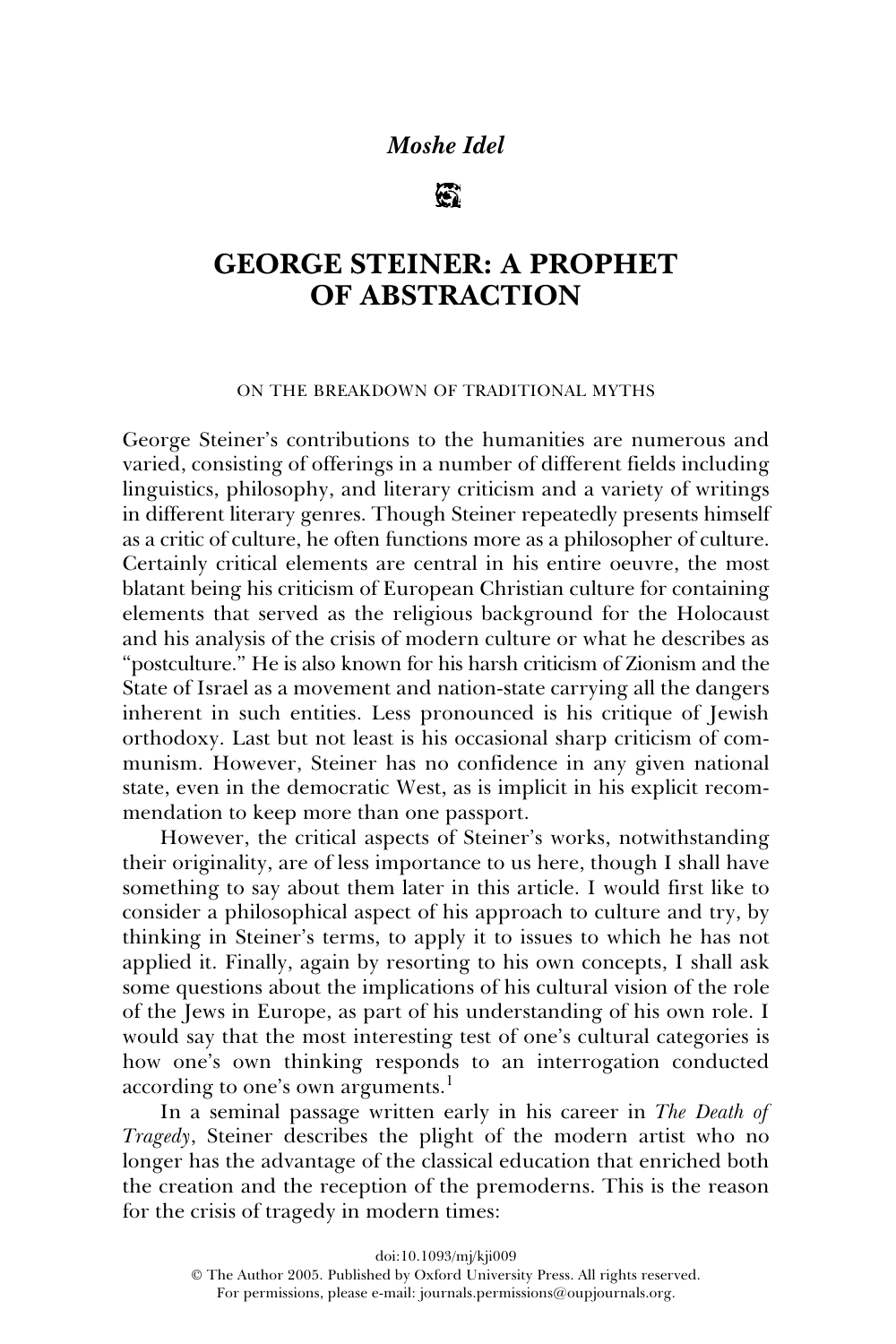But where the artist must be the architect of his own mythology, time is against him. He cannot live long enough to impose his special vision and the symbols he has devised for it on the habits of language and the feelings of his society. The Christian mythology in Dante had behind it centuries of elaboration and precedent to which the reader could naturally refer when placing the particular approach of the poet. The cabalistic system invoked by Blake and the moon-magic of Yeats have only private or occult tradition. . . . The idiosyncratic world image, without an orthodox or public frame to support it, is kept in focus only by virtue of the poet's present talent. It does not take root in the common soil. . . . A mythology crystallizes sediment accumulated over great stretches of time, and gathers into conventional form the primal memories and the historical experiences of the race. Being the speech of the mind when it is in a state of wonder or perception, the great myths are elaborated as slowly as language itself.2

Steiner surmises cultural rhythms that are not easily put into context in a specific geographical area or in a limited period of time but, rather, follow much more the logic of *long duree*. The archaeological mind-set of this approach is crucial, and it presupposes an understanding of the manner in which historical accumulation takes place and is articulated or crystallized. However, in addition to this vertical attitude toward culture as accumulation, the horizontal vector is also conspicuous: without the breadth of the critical mass, the public, the common soil, vertical accumulation can hardly become meaningful on a large scale. The depth and complexity of a work of art depend on the vertical vector, the richness of its various strata and the forms of their crystallization; its wide reception depends, however, more on the horizontal one. Or, to formulate the basic strategy as understood by Steiner in the above passage in different words, the modern artist is an architect who needs a solid and large ground in order to build a large edifice. The decomposition of the tectonic cultural strata endangers the edifice, which may easily become a floating balloon.

However, when the codes upon which a modern writer is relying are not public and accepted in a certain society but, instead, are secret or private, as was the case with Blake and Yeats, the works based on them become enigmatic and idiosyncratic. This type of work is approachable only by the very few who have some access to the ideas or have some kind of unusual and individual connection to the spiritual structure of the authors. In other words, in order to produce a classic work of art in a traditional society the creative artist should plunge into the linguistic, symbolic, and mythical fabric of the culture and should be able to restructure it in his or her work in such a way that it is both novel enough to contribute something significantly new and, at the same time, traditional enough so as to allow the specific audience to recognize the old elements that peer between the words. Thus, to create for a community is to distance oneself from the old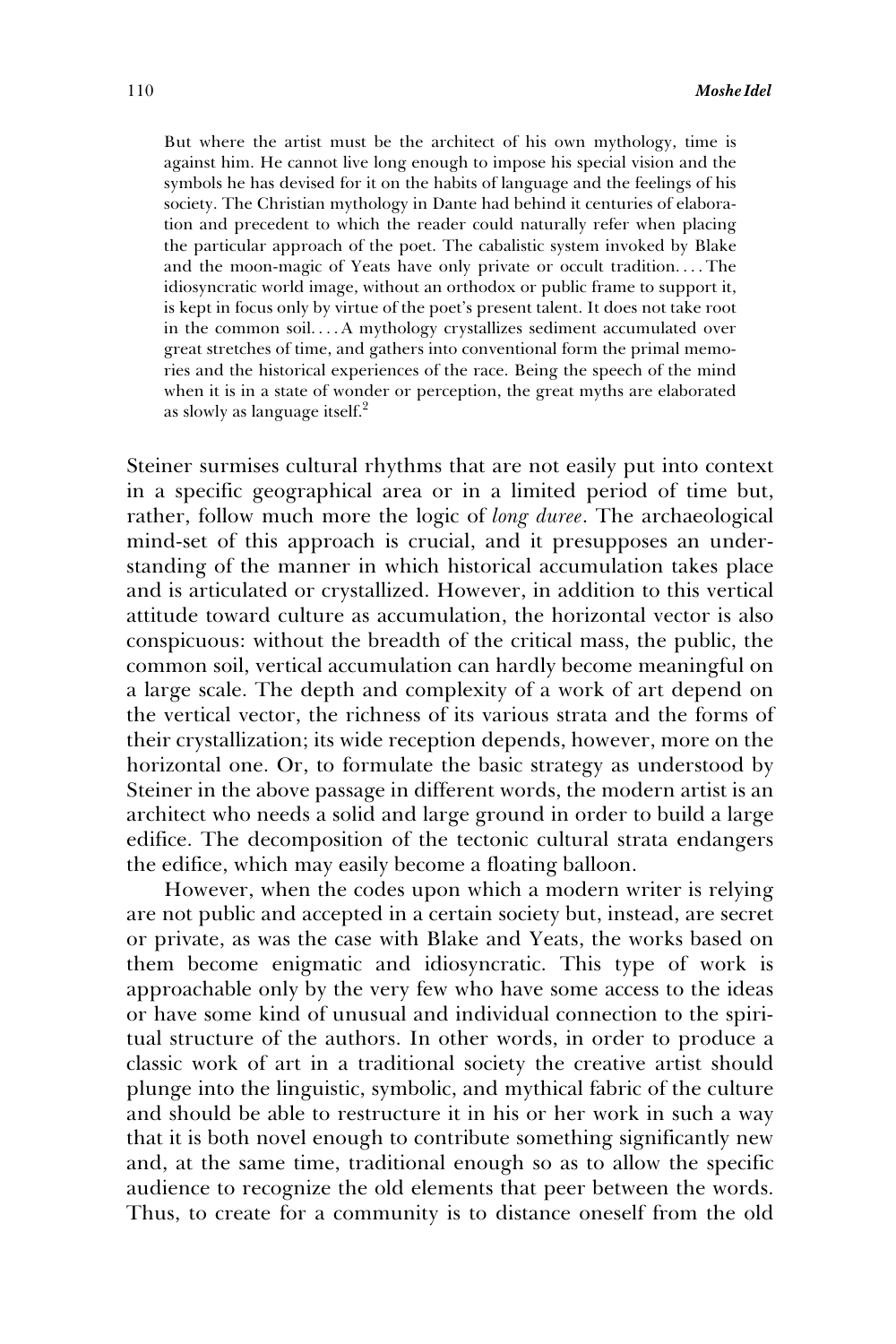molds without breaking them or transforming them in an unrecognizable manner. This intense dialogue between the specific public and its historical riches is, consequently, the clue to the success of the traditional creator and of the work of art.

Though it is written as an explanation of the way in which modern artistic creativity differs from the premodern one, I find this passage fascinatingly appropriate in also understanding the way in which some phenomena other than tragedy may be understood, and I shall try to apply the argument in this passage to other topics that Steiner did not address, as well as to Steiner's own theories. First and foremost, by accepting the argument discussed above, we can better understand the way in which some forms of Jewish mysticism emerged in the Middle Ages and even in premodern times. To follow Steiner's lead, the interaction between individual creativity and a rich traditional layered framework can help us understand not only the emergence of some systems of thought but also how they were received and disseminated. For example, by adopting such a philosophy of culture, the emergence of Kabbalah in late-twelfth-century Europe is much better understood as a process in which some traditional masters built upon earlier Jewish symbols, myths, and oral traditions circulating in rabbinic circles than as the sudden explosion of gnostic mythology, understood as historically and phenomenologically antagonistic to rabbinic Judaism. $^3$  I believe that a fruitful argument may be built upon such a basis, and I hope to do so elsewhere. Here I am concerned not with the medieval cultural processes but with more recent ones.

I would now like to address in some detail two different and much more modern phenomena that may validate Steiner's cultural philosophy, though they emerged centuries after the period to which he is referring, that is, the late medieval era up to Milton's writings.<sup>4</sup> I believe that one sees a reflection of this type of commonly articulated symbolism and mythology in the manner in which Steiner describes the Holocaust. Some sort of nexus between his book on the death of tragedy, from which I quoted above, and the Holocaust was made by Steiner himself at the end of that study. However, this connection is offered on the basis of his understanding of tragedy rather than predicated on his cultural philosophy, as tried below.<sup>5</sup>

According to Steiner, the Holocaust is not an accident in European culture. Rather, it is better understood as the result of something much deeper than merely the political and economical circumstances of Europe in the 1930s. It is, according to Steiner, mainly the result of a religious worldview, though other sorts of processes might also have contributed to it.<sup>6</sup> In his address to the Edinburgh festival of 2001, he poignantly noted as a critic of culture: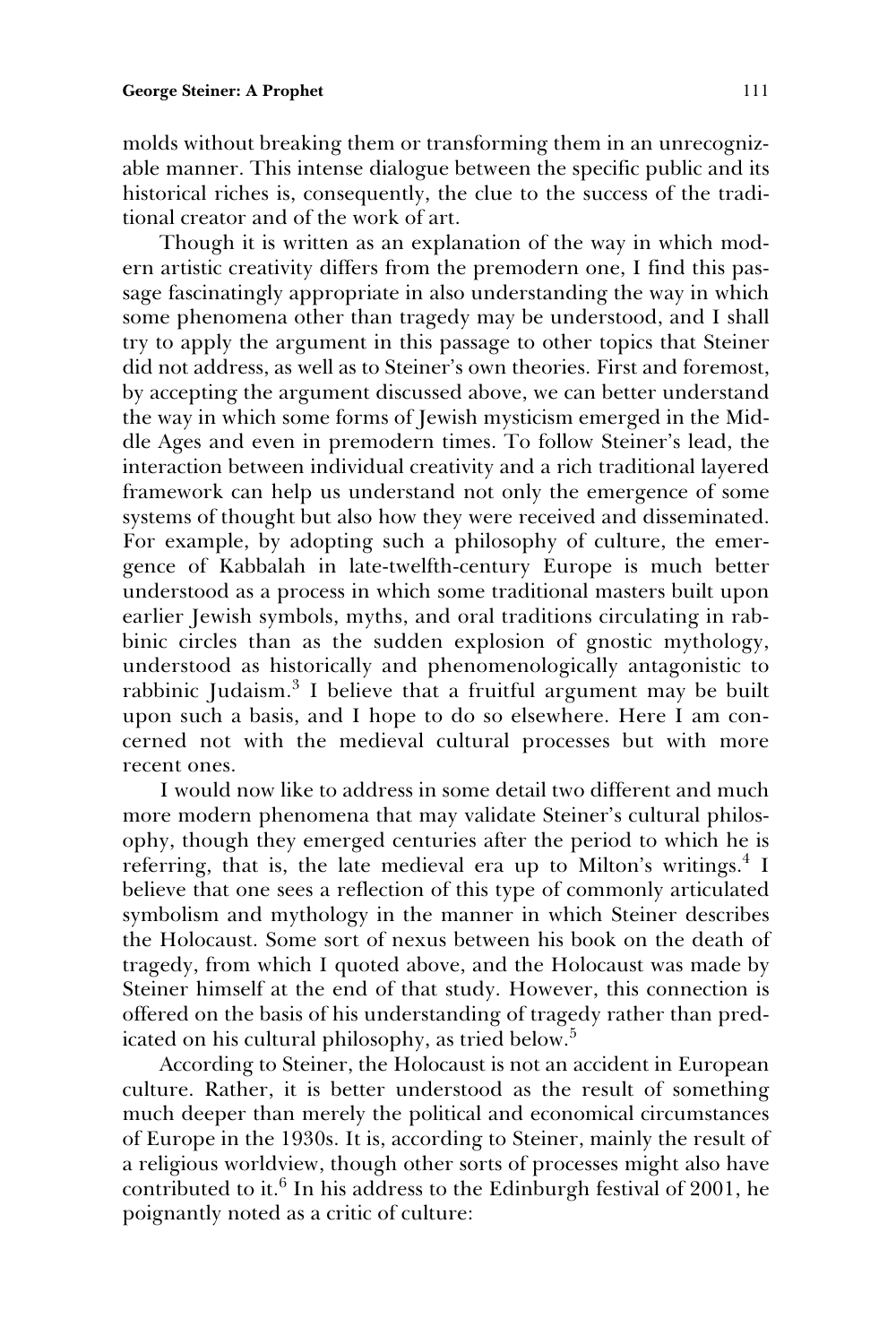The history and inward identities of Europe are wholly enmeshed with those of western Christianity, be it Roman Catholic or reformed. Although the continuities have been, at times, subterranean and tragically contingent, they do lead from the murderous pogroms of medieval Europe or of Lincoln to the Holocaust. These are continuities of doctrine and anathema, notably Pauline. They were taken up again, obscenely, by Luther. More than arguably, European civilization will not regain its truth or natural vitality until the causal implications of Christianity, of its founding doctrines and institutions thereafter, in the twentieth-century catastrophe, are faced up to unequivocally. Vast lies and strategic amnesia have hollowed out the heart of Europe after 1945. Of that emptiness may come the monstrous, as we have witnessed it in the former Yugoslavia.<sup>7</sup>

Except for the significant role played by the powerful Eastern Orthodox Church in Yugoslavia, I basically agree with this diagnosis. In his major essay on the underlying cause of the Shoah, Steiner describes its enactment as "Hell made immanent," claiming that Dante's picture of the hell that haunted Western civilization has been realized  $\mathrm{i}$ n history. $^8$  If he is right, as I suspect, it means that as a European venture the Holocaust once again builds upon a number of deeply seated symbols and myths, quite widespread and rooted in large masses of the population, regarding perceptions of the Jews. Or, to put it in other words, stemming from Steiner's cultural philosophy, the common soil of Christian European mythology did not quite disintegrate in the seventeenth century but, in fact, continued to operate, at least insofar as the myths regarding Jews were concerned. European culture, at least on this issue, contains more staying power than previously suspected even by the young Steiner himself. Including the Holocaust in his general cultural philosophy as delineated in *The Death of Tragedy* gives his general approach much more cohesion.

By comparing the passage from *The Death of Tragedy* to the speech at the Edinburgh festival, it is clear that the reference to *long duree* mythology regarding Jews in the latter assumes that the dramatic change seen in Milton is not evoked. Europe changed much less than the young Steiner thought it did. However, the question may still be asked: Is it possible that changes will nevertheless occur in Europe according to Steiner's cultural vision? No serious attempt to deal with antisemitic ingredients is apparent on any practical, as opposed to theoretical, level. Is it really possible to eradicate the unpleasant connotations of symbols and myths, which are so tightly connected to European languages, after they have become integrated and accumulated over great stretches of time? After all, as Steiner so adequately put it, "Language is its own past."<sup>9</sup> This is the reason why, again as he recognized, though in another context, Wagner is one of the moderns who was able to come close to rivaling the premodern classics: "He nearly instilled his concocted mythology into the general mind. The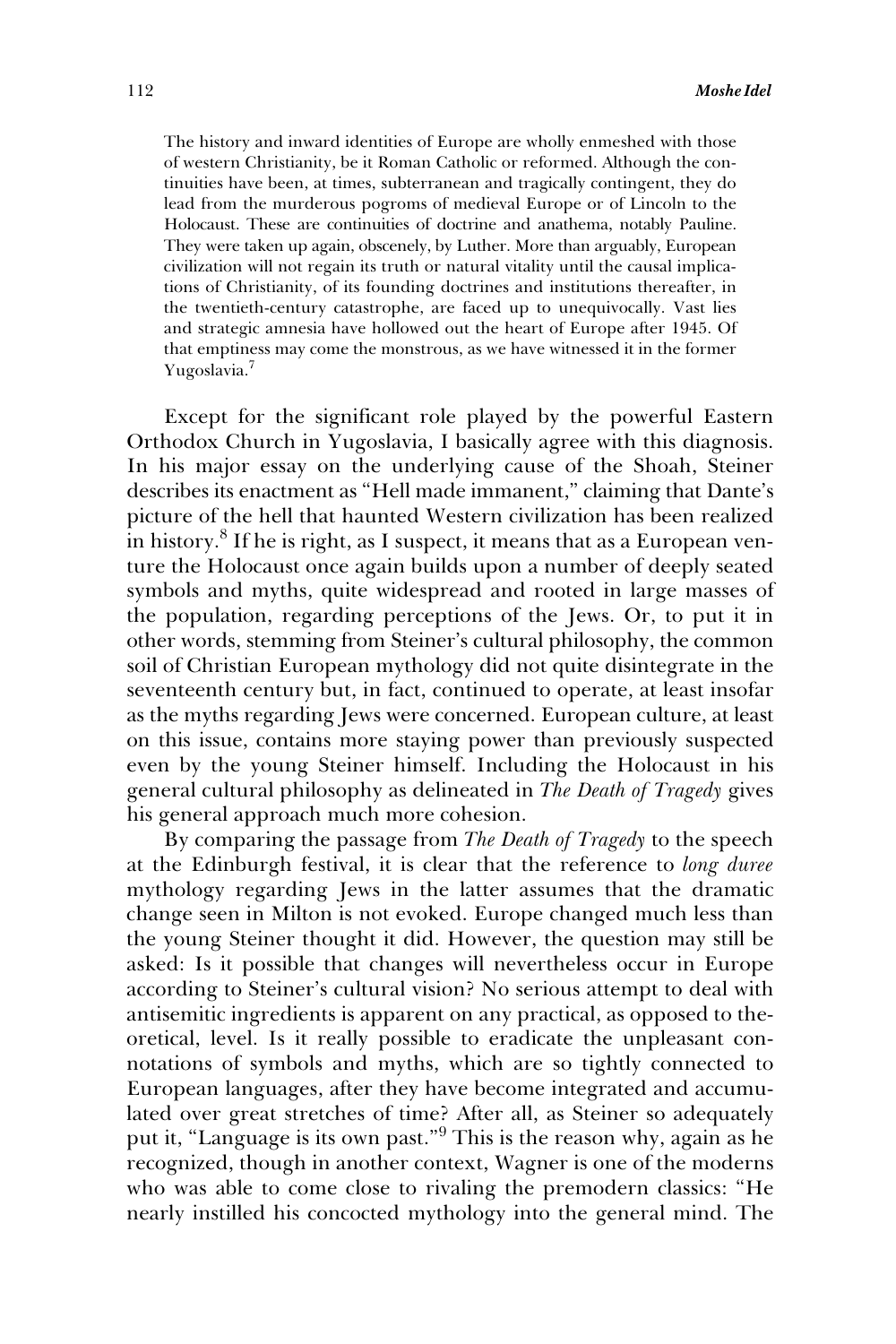Wagnerian note sounded throughout social and political life and had its mad echoes in the ruin of modern Europe."10 However, Steiner immediately adds, in 1969, an optimistic note: "But it is now rapidly fading." (In my opinion Steiner's judgment here is incorrect. Not only is the significance of Wagner not fading rapidly enough, it may well not be fading at all.<sup>11</sup> I also note that in reading Steiner's quite recent *Entretiens*, his general description of what is happening in contemporary Europe does not seem to be at all encouraging.<sup>12</sup>)

Let us now turn to another, totally different example based on Steiner's ideas of creativity in traditional societies but never discussed by Steiner in his theories of culture. While Steiner uses many European examples in his discussions of a philosophy of culture, he never refers to important developments in modern Judaism, with the exception of his insistent critique of Zionism to which we shall return later on. Following his views noted above, we may account for the success of three modern phenomena in Jewish culture. Eighteenth-century Polish Hasidism and the impact of the more recent Rabbi Abraham Isaac ha-Kohen Kook, the first Chief Rabbi of modern Palestine (d. 1933), not only have been accepted by important segments of the Jewish communities but also have shaped Jewish tradition in novel ways. Common to both is an implicit, and more rarely an explicit, criticism of the traditional Jewish societies they addressed. Quintessential for understanding their success is the fact that they used Hebrew, and sometimes also Yiddish, to create ideas and to communicate with their audiences and could rely on the world of associations that resonated among their Jewish readers.

Last but not least in this context, and much closer to Steiner's field but to my best knowledge never mentioned by him, is the astonishing literary accomplishment of the Israeli writer and Noble Prize recipient in the field of literature, S. Y. Agnon. Having an exceptional acquaintance with all the various strata of Hebrew since the Bible and the religious worldviews that were expressed in them, Agnon succeeded in offering a sometimes critical and ironical description of traditional Jewish society in Eastern Europe and Israel. His writings represent one of the most astonishing examples of translation, one from many layers of earlier Hebrew into a modern Hebrew, by a writer who was born in Galicia and lived in Germany but decided to settle in Jerusalem for most of his life. This inner form of translation may constitute a new, additional chapter in Steiner's *After Babel*, and it still waits the consideration of a scholar who has digested Steiner's innovative book. (Also, the manner in which the young Gershom Scholem translated some of the young Agnon's Hebrew stories into German should be analyzed according to Steiner's methodology.)

In any case, these three examples show that at least in some sections of Eastern European Jewry—as well as in northern African Jewry and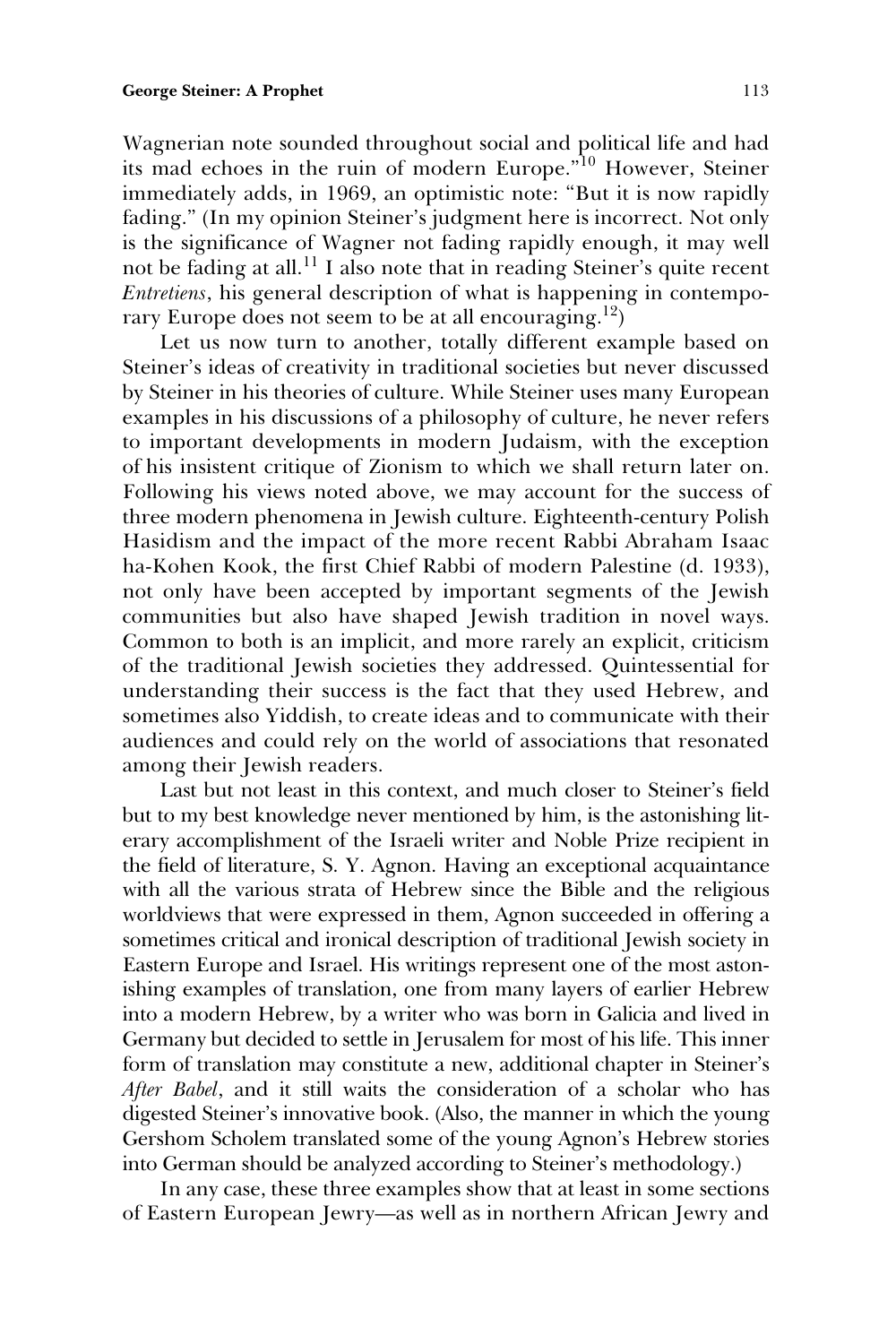in other segments of Jewry and their reverberations in modern Israel—where the Hebrew language was retained as a main repository of Jewish tradition, including Kabbalah, the emergence and reception of widespread mystical and other bodies of literature were significantly facilitated. These two Jewish languages, Hebrew and Yiddish, served as a common soil upon which it was possible to build a revival. I wonder whether the most fertile experiment of Steiner's cultural assumptions in both *The Death of Tragedy* and *After Babel* is not European literature but, in fact, the dynamics of Israeli Hebrew culture.

Steiner's description of the privatization of cultural codes is true not only regarding the English poets he referred to in the passage already quoted above but also in the case of many Jews in Central and Western Europe since the nineteenth century who lost contact with most of the strata of Jewish tradition once they adopted the rationalism of enlightenment. Moreover, to return to the last phrase in Steiner's passage, symbols and myths are closely related to language and its development. There is no doubt that the split inflicted on the Jewish tradition by the attempt to integrate it into the enlightened culture is more visible in the case of Hebrew. After the first stages of the Jewish Enlightenment (the Haskalah), as represented by Moses Mendelssohn and Salomon Maimon, German replaced Hebrew as the main language of high-culture Jewish communication in Central Europe. This is the reason why none of the masterpieces created by Jews in those parts of Europe where German or French were dominant achieved any significant impact in Israeli culture similar to the immense resonance of Agnon's writings. Even Buber, Rosenzweig, Heschel, and Levinas, all of whom were Hebraically literate and intimately acquainted with traditional Judaism, had but a limited impact on the Israeli cultural scene because they wrote in German and French. When compared to Gershom Scholem's immense influence in Israel, their thought made an impression only very slowly. Coupled with the negative feelings toward German that were prevalent in Israel because of the Nazi atrocities, the interwar "Jewish radiance," to use Steiner's characterization, was much less apparent to Jews in Israel than it was to those in America or Europe. As Steiner remarked so pertinently, Kafka's language was a borrowed one and quite skeletal, and, according to him, only in Hebrew can Jewish literature take roots.<sup>13</sup>

However, that radiance lost much more: most of the public, the common soil, the living audience of Central European Jews of Central Europe, were either expatriated or exterminated. Today, the appropriation of main interwar Jewish figures in Europe, for example, Walter Benjamin, Gershom Scholem, and Hans Jonas, is more a matter of the search by European intellectuals for an "autochthon" alternative to the nature of German culture and language in the Nazi period. Those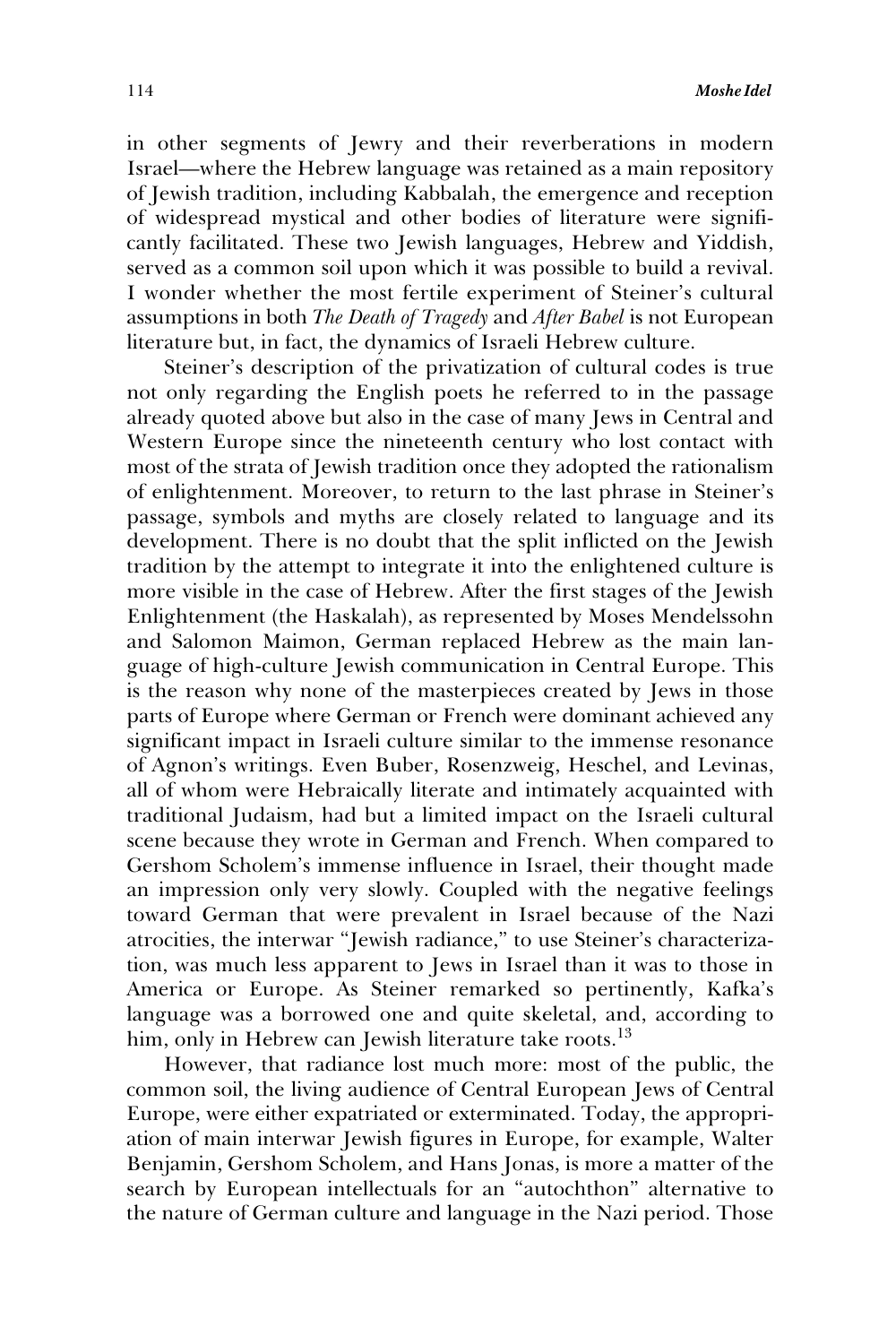among the assimilated Jewish European intellectuals who believed there could be some form of coexistence based upon the unilateral contribution of Jews to European culture, without expecting any reciprocity from the other side, lost more than their contemporaries who were skeptics. What may be even worse, to resort to Steiner's view, is that by their awareness of the coming danger they might, in a way, have contributed to its realization.<sup>14</sup> Neither was the fate of the Jewish intellectuals and writers who escaped the Holocaust and believed in the other Jewish heresy, Marxism, any better. The Stalinist oppression did not stop at Jewish political competitors but, indeed, spread to the entire Jewish cultural elite.

Last but not least in this connection we may ask: What is the relationship between the traditional symbols and myths mentioned in the first quote and the concept of civilization, which is enmeshed in dogmas and anathema, as understood by Steiner? Are the two identical? Are they connected to his notion of culture? It is hard to decide on the basis of those quotes, though I am inclined to see such a connection. In any case, in both instances Steiner speaks about mass phenomena.

## DESOLATION: INSUFFICIENCY OF LANGUAGE AND SILENCE, OR PLENITUDE

Much of Steiner's cultural message deals with the crisis of Western culture. This is a vast topic, and his numerous treatments suffice to make his position perfectly clear. Here I am concerned solely with a specific instance of the more general crisis. Steiner confessed that many of the figures of Western culture who fascinated him displayed some form of desolation. In his essay "A Kind of Survivor" he judges that H. Arendt, E. Bloch, C. Lévi-Strauss, E. Kahler, and Adorno share "a common note as of desolation."15 A similar note is found also in his description of "the desolate mockeries of [K.] Kraus."16 Also, Kafka's desolation, which leaves no room for hope for "us," abundant as it is in principle, recurs several times in Steiner's writings. Not being well acquainted with the writing of many of those eminent thinkers, and given the conciseness of Steiner's sentence, I am left with the impression that Steiner is passionately attracted to what he perceives to be the experience of desolation. This is hardly a surprising attitude in post-Shoah Jewish sensitivity, even if someone did not personally experience the atrocities committed by the Nazis and their collaborators. This propensity toward desolation causes a certain singling out of the authors writing before World War II who somehow anticipated the horrors destined to occur. For Steiner, some of his favorite authors did, like his father, have a premonition of the terrible future, and they symbolize it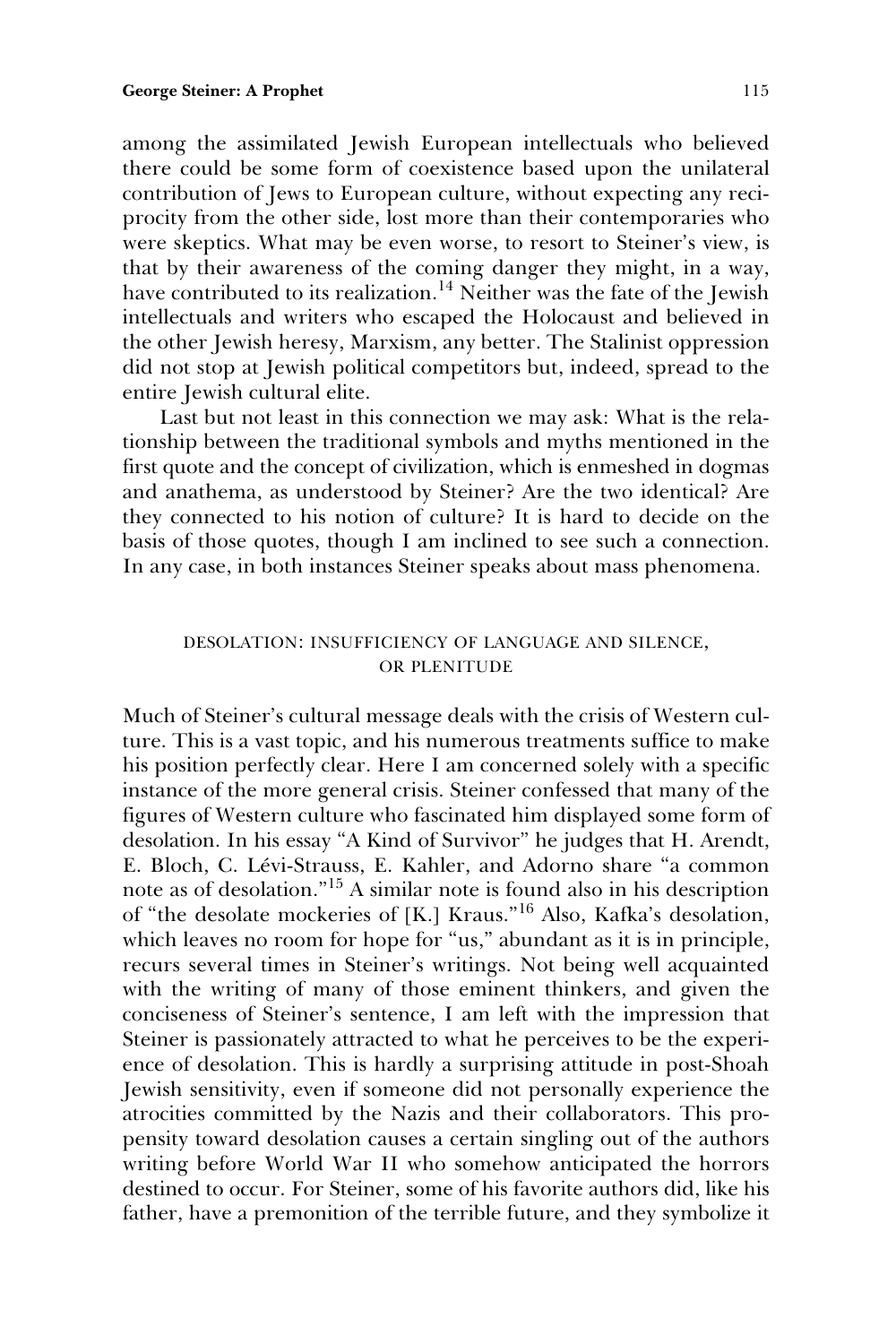in their writings. This is evident in the way Steiner understands the attitudes of Kafka and Kraus. We may speak about a time/zone of the Shoah in some parts of the mid-European Jewish culture, which includes authors writing between the late twenties and late nineties of the twentieth century. From this point of view Steiner not only is someone attracted by the desolated but also is, in my opinion, continuing their basic worldviews. He is not only a kind of survivor but also someone who absorbed their deepest cultural instincts and formulated them as a philosophy of culture.

Part of that propensity for the theme of desolation has to do with Steiner's perception of the insufficiency of language, what he calls the crisis of language. Desolation is a fertile soil for silence. And silence is a language that speaks only in the past tense. Steiner says that the twentieth century was witness to a corrosion of the value of words: "Words are corroded by the false hopes and lies they have voiced."<sup>17</sup> The question may be asked: Why is this corrosion taking place only in this century when it has not occurred during human history more generally? The answer seems to be the collapse of a more general worldview within which words were enmeshed into more comprehensive structures, sustained by religious and social institutions and personal faith. With the slow weakening of these structures words lost some of their semantic stability and the support of the more comprehensive systems.

As part of this overall process Steiner emphasized the role played by Jews in the introduction of critical speculation about language in the last two generations, including the emphasis on silence and the failure of the word.<sup>18</sup> None of those who stressed the theme of desolation has emphasized the importance of silence as Kafka did, and Steiner has been especially attuned to those moments in Kafka's work.<sup>19</sup> Kafka confessed to his friend Gustav Janouch: "Je voudrai courir vers les Juifs miserables du ghetto et embrasser l'ourlet de leur robe sans rien dire. S'ils voulaient m'accepter pres d'eux en silence, mon bonheur serait complete."<sup>20</sup> A double silence is envisaged here in the hypothetical encounter of the desolate Kafka and the destitute ghetto Jews. Kafka's *imaginaire* was indeed based on happiness materialized in some sort of silence. This is not just an impossibility of which one cannot speak but, as Steiner has remarked so many times, a powerful language in itself. This is also the case in Kafka's parable in the *Silence of the Sirens*, to which Steiner refers once.<sup>21</sup> I doubt if this cult of silence represents anything viable relative to the "miserable" Jews of the ghetto. They would, for sure, have a great deal to say while embracing Kafka, neither being silent nor addressing him in German. Following this concern with silence in his heroes, Steiner describes himself as a collector of silence.22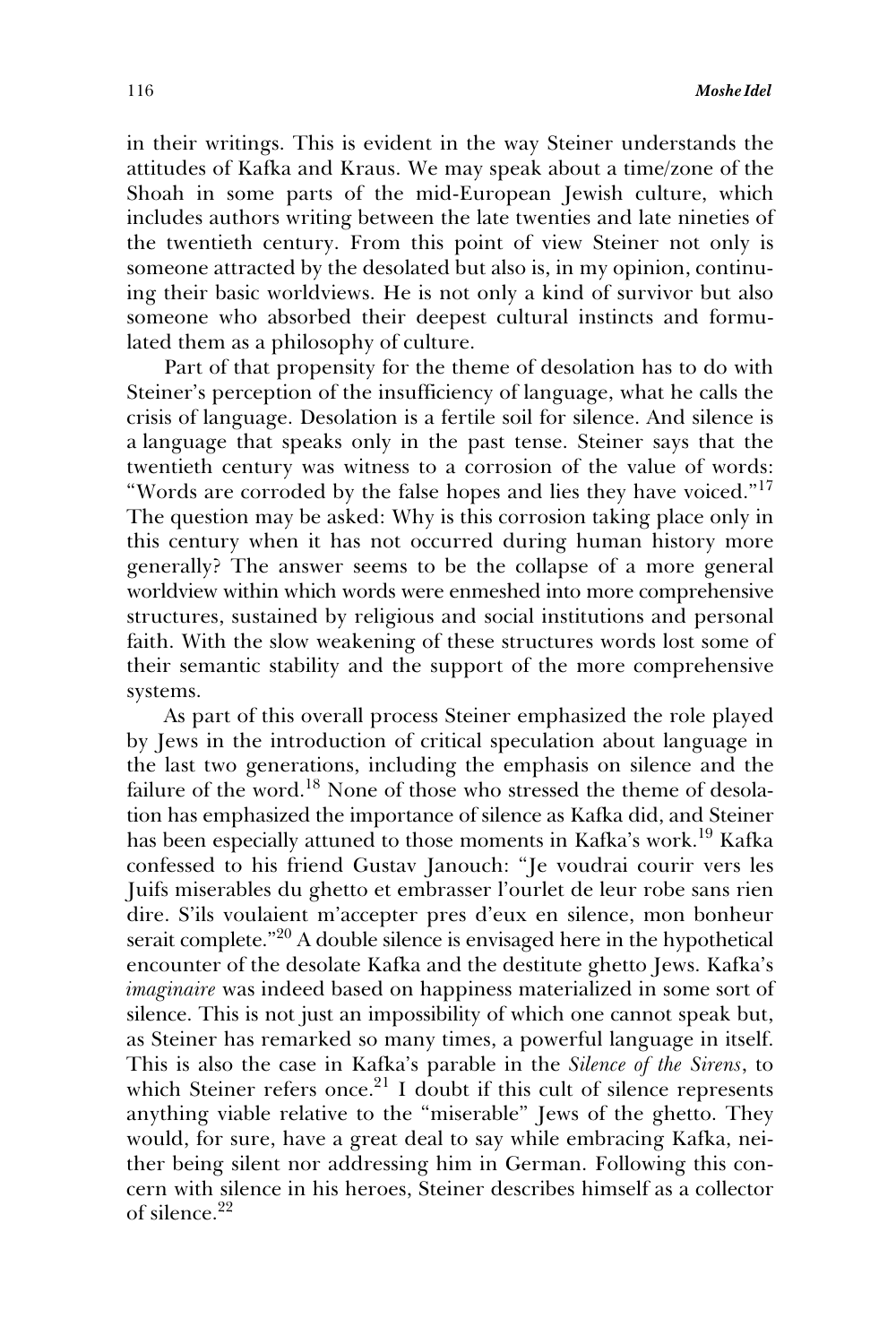In the years in Prague during which Kafka's feeling of loneliness reached its peak, a new way of life was shaped in the land of Israel, the kibbutz, a word that means "to live together." Moreover, the "desolates" were active during the same period in which the rebirth of Hebrew as a spoken language took place, mainly in the land of Israel. It was a decision to continue history and speak in the future tense.<sup>23</sup> While the abysses opened by the European crisis of language became deeper and deeper, displaying a growing uncertainty as to the reliability of language as representation, culminating in Derrida's deconstructionist position, other Jews who opted for a communal Jewish experience invested much of their confidence in resurrecting their ancestral language, Hebrew, as a spoken language. This is an enterprise that has few, if any, parallels in the history of human culture or linguistics.

The cosmopolitan Jews who were, and still are, caught between the Scylla of a culture they deemed as universal and thus open to all Europeans, irrespective of their extraction, and the Charybdis of their lost particularistic Jewish culture started to charter this no-man's-land shortly before their sympathetic cultural environment was turned to ashes and then afterward. Expressing themselves in languages, which demanded their rare virtuosity in order to circumvent sediments not quite welcoming to their efforts, they explored those abysses and could not but feel the hollowness inherent in language as such but amplified by their idiosyncratic experiences. At the same time, Hebrew flowered in an unparalleled manner in other parts of the modern Jewish world. Today, Israeli culture and literature are translated into numerous languages, are taught worldwide in universities, and are still developing. All this has little to do with desolation. Numerous problems have arisen in the geographical place where the Jewish People chose to build their independent future, and many sacrifices and mistakes have been made in the course of time in the new State of Israel. But nothing on the scale of the utter desolation into which some mid-European Jews plunged just before their culture and common soil turned into ashes seems to haunt Israeli Jews, even in the moments of their greatest ordeals.

What is the status of silence in a religious culture that is so permeated by the need for the perfection of language as Judaism is? At best it is precarious, and the topic is very rarely discussed.<sup>24</sup> Silence is much more a Christian theme, as a comparison between Jewish and Christian mystical literature easily demonstrates.25 For many reasons Hebrew, especially biblical Hebrew, has been considered not only a sacred language but, and what is much more pertinent to our discussion, as the language through which creation is made possible. Moreover, we may speak about the ontology of language, about a divine immanence in the world made possible by means of Hebrew.<sup>26</sup> Jewish mystics saw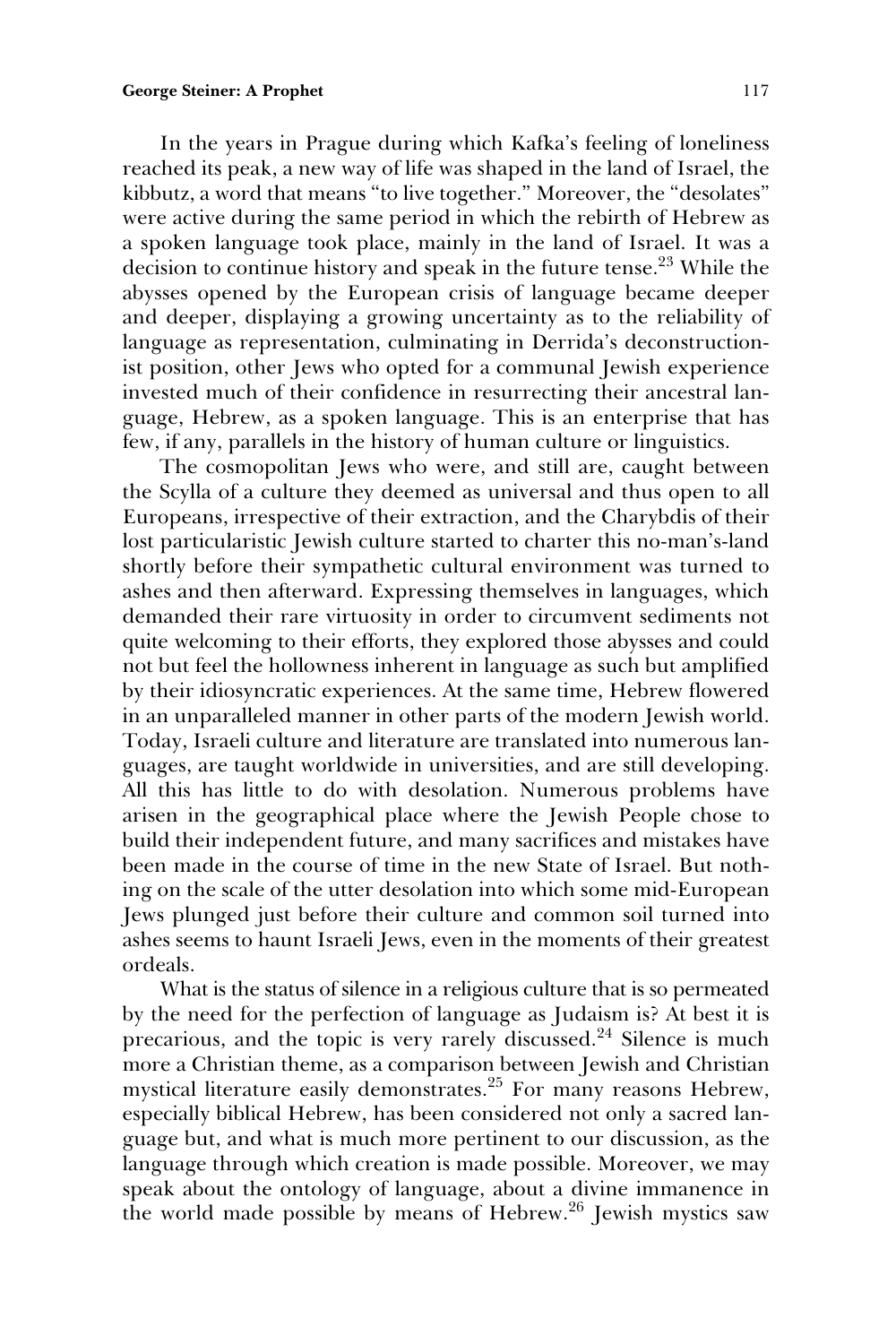the Hebrew language as the transcendental source of the world and as such had little to do with allowing silence a significant role. Jewish mystics, mostly in small elites, were confident that they possessed a powerful tool, in fact, the most powerful one available, put into practice by the daily liturgy in the Hebrew language. This idea also permeated more popular Jewish circles, as we learn from an extremely widespread Yiddish song, "Oifen Pripitzic": "fun die 'oysies shafen mir koyah," which means, "from letters we draw strength." Surprisingly enough, it was among the followers of those Jewish intellectuals who chose the language of the majority that feelings of despair, desolation, and retreat into silence were evoked. It may be, as Steiner surmised, that the desolates represented an antithetical move against Judaism, a culture that in most of its historical manifestations overemphasized the power of language and books.<sup>27</sup> Though Steiner would see those dissidents within the Jewish camp as heroes, Gershom Scholem regarded them as the cursed and exterminated tribe of the biblical Korah.<sup>28</sup> Fascinatingly enough, while describing so eloquently the death of the German language in the Nazi period and its more recent repercussions, Steiner never mentions, to my best knowledge, the concomitant rebirth of Hebrew.<sup>29</sup> Would this not be a fascinating juxtaposition the dying German language of the exterminators and the parallel surge of the language of the exterminated? Why convey the impression that only one type of process is active concerning language?

A theme that is often repeated in Steiner's theory of the Jewish role in Western culture concerns the three major contributions made by Judaism, which could also be considered to be three burdens or blackmails, that created the resentment of the Europeans and culminated in the Holocaust. These three factors are (a) the abstraction represented by the transcendental God of the Israelite prophets, (b) the character of early (Jewish) Christianity, and (c) Marxism.<sup>30</sup> Steiner has the impression that since biblical times Jews have had a special predilection for abstraction.31 He tends to conflate monotheism, transcendentalism, and abstraction in different instances in his writings.<sup>32</sup> The conflation between the first two descriptions of ancient Jewish theology was known even among some Jewish scholars, especially given the impact of Rudolph Otto's *Idea of the Holy*, though more recently it has lost much of the appeal it had.<sup>33</sup> Again under Otto's impact, the ineffability of the divine existence can be seen in the way in which such an important scholar as Scholem describes the image of God in Kabbalah. "In Kabbalah," he wrote, "one is speaking of a reality which cannot be revealed or expressed at all save through the symbolic allusion. A hidden authentic reality, which cannot be expressed in itself and according to its own laws, finds expression in its symbol."34 This stand is just one example of a more general theory of Judaism, with Kabbalah as a special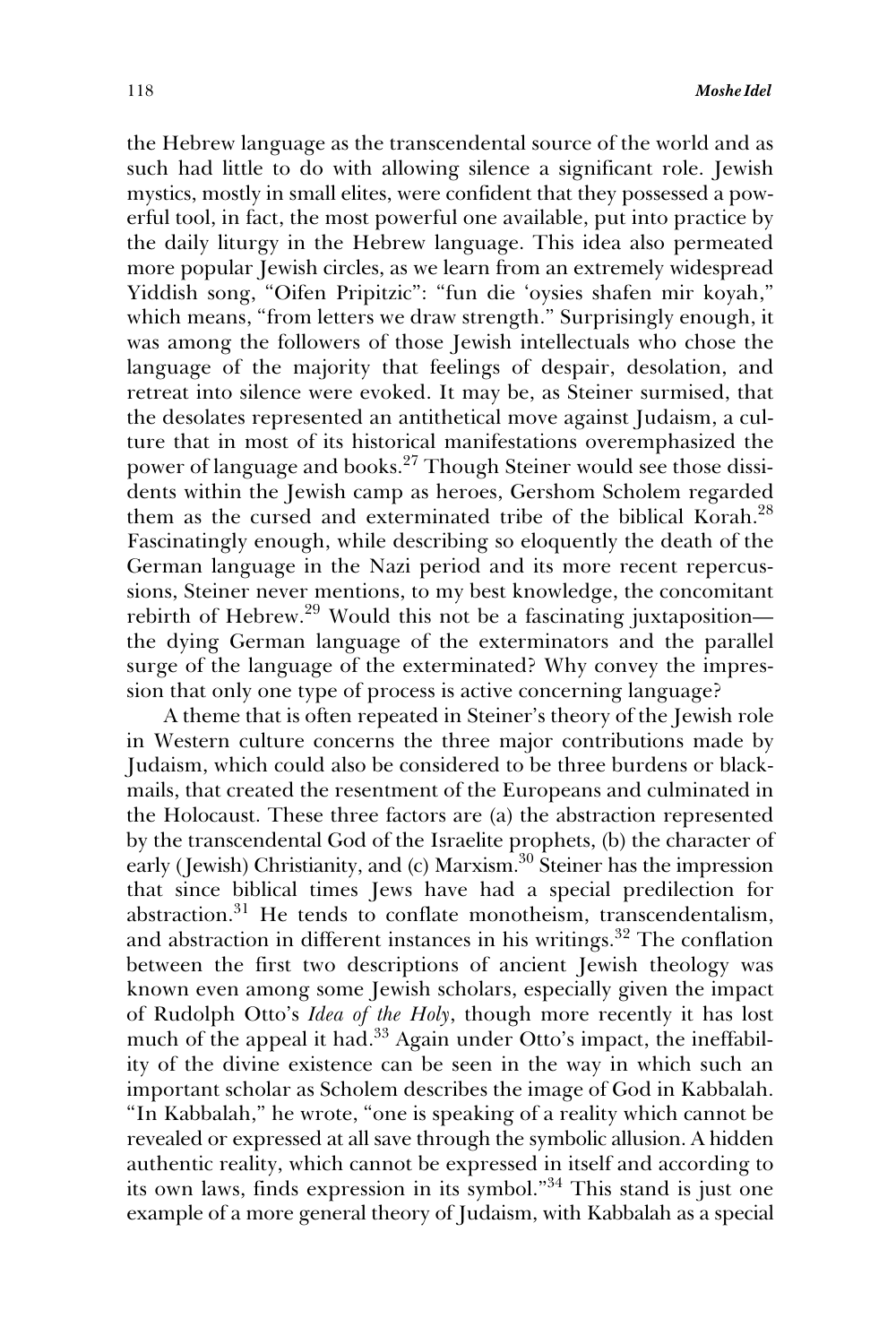example of deferral. It is not only the negative theology described in this passage that is so central to Scholem's understanding of kabbalistic theology and the function of language. The concept of deferral also applies, as Scholem once put it, to Jews in the exile, since only the coming of the Messiah will allow the attainment of the kinds of perfection that are blocked by the exilic condition.35 Creativity is either related to or conditioned by historical crisis, and even the scholar's understanding of kabbalistic thought is facilitated by undergoing a crisis.36 Quite a different image from Kafka's or, in broader terms, that of the desolates was shaped under the impact of German Romanticism, with its emphasis on the symbol on the one side and transcendence on the other. Though I do not deny the existence of transcendental abstract monotheism in Judaism, at least in the philosophical writings of classical diaspora figures such as Philo, Maimonides, or Herman Cohen, this position is by no means a widespread theology in Judaism and scarcely exists in the Bible. Indeed, the Bible is not a book of theology, and it expounds a variety of different and even conflicting understandings of God, none of them abstract. God has a face, though it is difficult to see it, and Moses is only shown the back (Ex. 33:20). Elsewhere, he is described as seeing the image of God—"Temunat YHWH Yabit"—and as speaking to God mouth to mouth (Deut. 12:8). Even the famous " 'Eheyeh asher 'Eheyeh," which has attracted much attention from Steiner, has been understood by rabbinic and kabbalistic interpreters in a manner totally different from Maimonidean and scholastic-Gilsonian transcendentalism.37 This passage (Ex. 3:14) deals with the very concrete presence of God within the lower world and history. In many cases, which become more and more prominent in modern Hasidism, this divine name has been interpreted as pointing to God's dependence on human action, just as a mirror image depends on the person looking into the mirror. The Maimonidean interpretation attracted the attention of Christian theologians and mystics, and of Steiner, while the correlational interpretations have been more widespread among Jewish thinkers.

Beyond these theological considerations one might also say that modern-day Christian Europeans have a mistaken understanding of biblical theology since they never read it in the original. Furthermore, even if they had it in the Hebrew, they would not easily find the abstract God. Nevertheless, Steiner may be right. Though I do not believe that it is the ancient Israelites who created the burden—they were poor theologians of the abstract but quite competent shapers of the concrete religious life—modern perceptions stemming from both Jewish and Christian theological, philosophical, and artistic circles could indeed instill such a perception in European consciousness. This is obvious from, for example, the manner in which Arnold Schoenberg,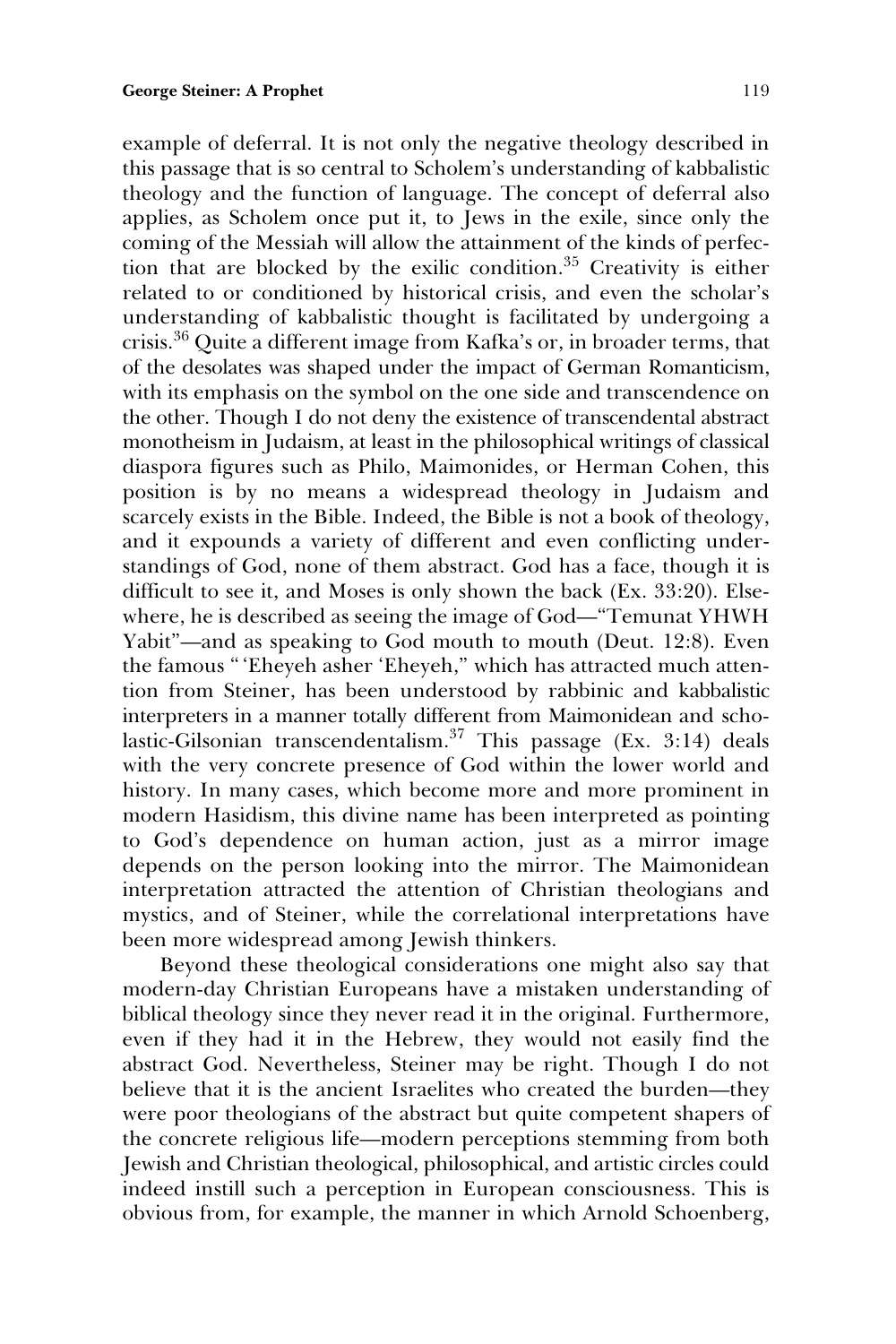a great composer and Zionist and one of the major sources for Steiner's negative theology, depicts the Jewish God as if he paraphrases Pseudo-Dionysios.<sup>38</sup> Whether a theology like this has a common soil in Judaism is a totally different story, demanding another history of Jewish thought than that proposed by Steiner. Before leaving this complex issue let me point out that desolation, tragedy, silence, blankness, and abstract transcendence may easily constitute a coherent modern Jewish experience among the desolates in Vienna and Prague.<sup>39</sup> Some of their contemporary Jews adopted other concepts and beliefs, however, like that of speaking a vital language, joy, and the feeling of immediate presence and intimate immanence. These values were dominant in numerous Hasidic circles active in other parts of the former Habsburg Empire. Both parts were Jewish—numbers and practice apart—and historically speaking there is no need to prefer one of them or to simplify the complexity of what "Jewish" may mean by turning it into a metaphor, which eventually becomes a burden. In any case, the metaphorical utopian Jew has been both privileged and displaced in Steiner's picture of the historical forms of Judaism and the concrete Jews.

#### DISLOCATION AND JEWISH HIGH CULTURE

Some of the Jewish intellectuals of the last generation, such as Arthur Koestler, Arnaldo Momigliano, and, last but not least, Steiner himself, have opted de facto for a life of peregrination. They chose the diasporic experience not as a given, or as a commodity, or as inertia, as the vast majority of Jews living in the Diaspora do—though some few of them hope to move sometime in the indefinite future to the land of Israel but, rather, transformed their personal choice into an ideal. In more recent years this approach has also been adopted by Daniel Boyarin, again on grounds of principle. Most of these individuals have advanced arguments that are not related to, or at least not primarily related to, economic concerns or problems of social and linguistic adjustment or political quandaries. Rather, they have advanced theories about the blessings of the diaspora experience for intellectual creativity. After a long period when Zionist insistence on the "negation of the Exile" was dominant, a new trend is slowly crystallizing as a reaction to this ideological negation of creativity in the Diaspora. Some of those, like Koestler and Boyarin, who negate the negation are well acquainted with the Israeli experience; others, much less so. As a negation of an ideology, it is often turned into another ideology. I do not wish here to address the ideological aspects of this understanding; instead I wish to examine its cultural aspects as found in two major figures: Arnaldo Momigliano and Steiner.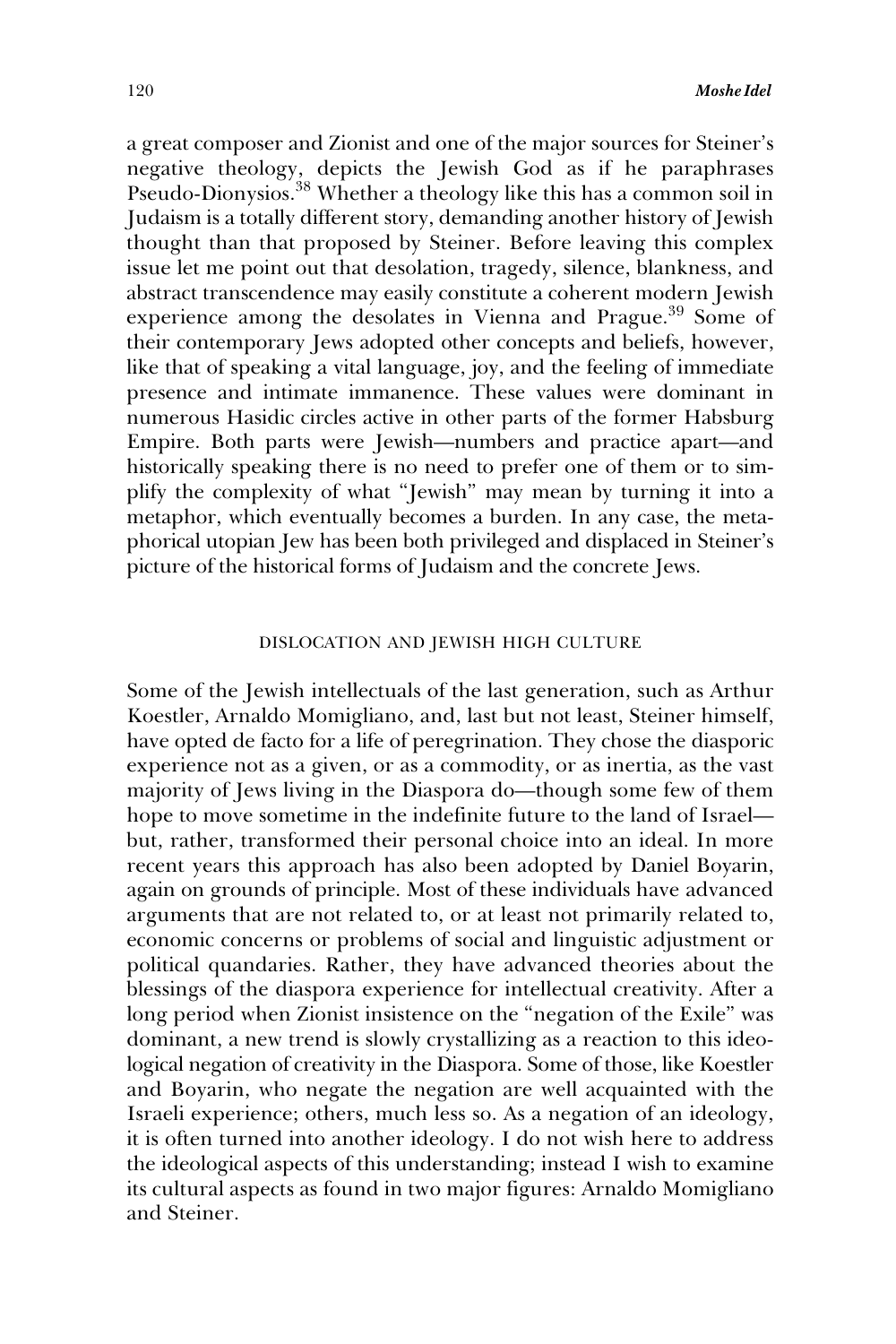#### **George Steiner: A Prophet** 121

In a memorable passage, the great Jewish historian Arnaldo Momigliano describes the protagonists of his main scholarly enterprise, the major Greek historians, as follows: "To acquire and convey his knowledge and wisdom, the historian had to detach himself from the surrounding society. In Greece the 'great' historians were almost invariably exiles or at least expatriates."<sup>40</sup> The fascinating aspect of this passage is not only its acute awareness of the affinity between distance and creativity but also, in my opinion, the fact that this statement also applies to the life of its formulator, Momigliano himself. He, too, was an expatriate, not from the land of Israel but from Italy, the place he conceived all his life to be his motherland, despite the events of the Holocaust in which his mother perished. He did all this without denying for a single moment his allegiance to Judaism as his religion, his interest in its culture, and his contribution to the study of its ancient and modern history. To be sure, these expatriates might have written outside the perimeters of the loci they describe or avoided contact with their protagonists. However, they never lost their intimate contact with the language that was shared by them and the groups and cultures they described. Whether written only by expatriated historians or not, the whole of Greek historical literature has been written and preserved almost solely in Greek. Momigliano strove to distinguish between religion and nationalism, assuming that he was an Italian of Jewish denomination, and he was very proud of the hyphenated identity of a Piemontese Jew. Recently such a hyphenated identity also became evident in the case of Jacques Derrida.

Though Steiner was fascinated by a similar diasporic propensity, he does not subscribe to any form of hyphenated identity. He emphasized repeatedly his uprootedness and the importance of mobility, and for this purpose mentioning his Jewish identity suffices. No doubt this approach has to do with the mobility of his clairvoyant father, who was able to save his family from the fate of other Jews by moving farther and farther to the West. No passion is spent on places. Steiner, like Momigliano, extrapolates from his personal experience of moving from one country to another in a case of the most extreme emergency to something that may indeed be only scarcely related to it: polyglotism, intellectual openness, and creativity. But unlike Momigliano, who felt he had a motherland and repeatedly visited it, Steiner did not. He emphasizes other images: that of a guest, of a courier, or of a cosmopolite.41 For him, these images represent the essential ingredients of the *condition juive*. Since he emphasizes the ideal of guesthood to a very marked degree, Steiner must be a perfect guest. He himself once referred to the concept of the privileged guest. This needs a special effort from him, especially when the dominant culture he cultivates is so problematic as a host, to judge from his own diagnosis as quoted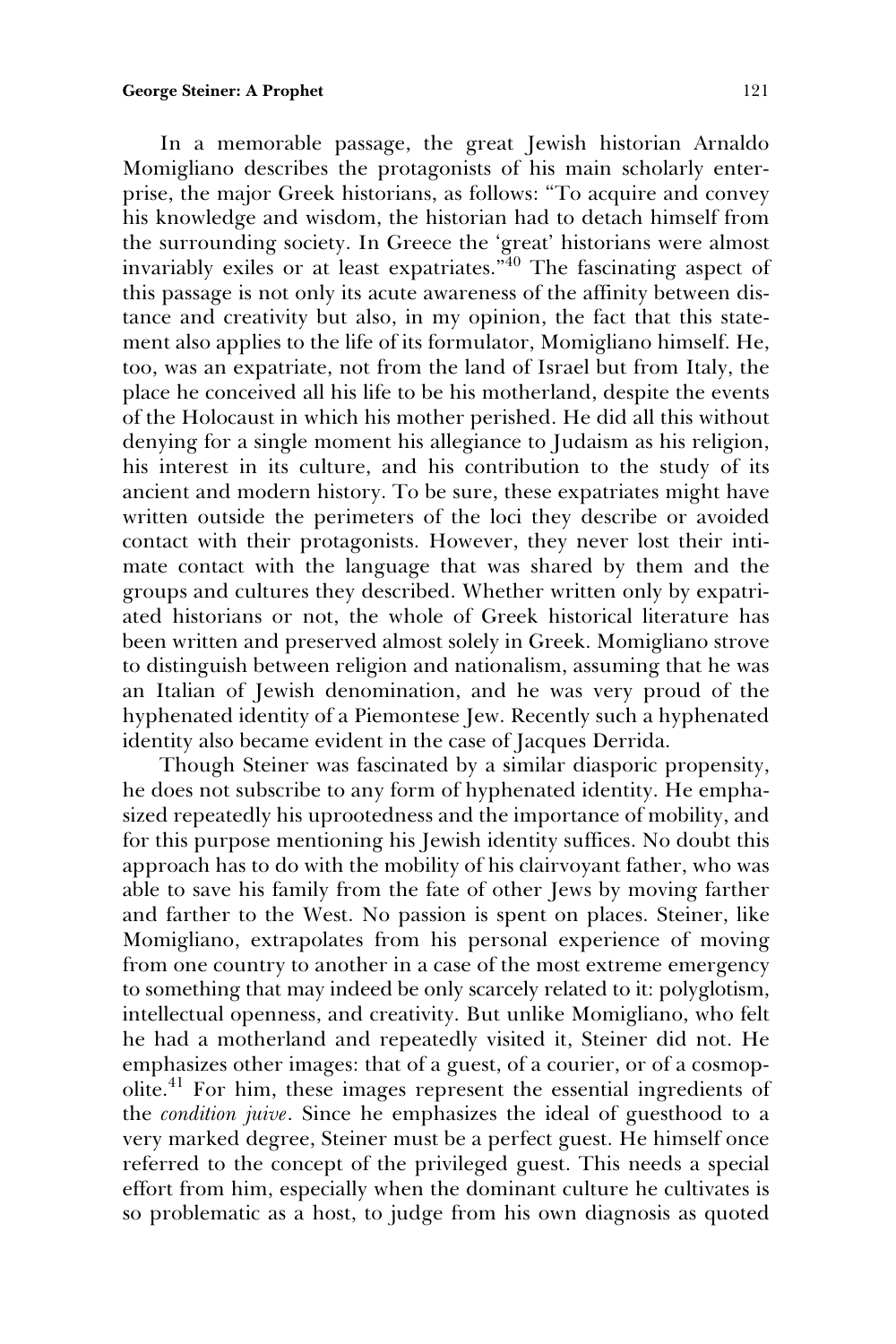above. However, I wonder if it would not be as fruitful to teach Jews to be better, if not perfect, hosts than to prefer that they cultivate hospitality over pleasures stemming from a continual state of depending on the "kindness of strangers," to resort to the name of an innovative book of history. I assume that when more and more people will become perfect hosts, it will be much easier to educate more perfect guests. In any case, the emphasis on the importance of Jews as guests playing the role of educators is indeed reminiscent of the mission some modern Jewish thinkers attribute to the concept of exile as a mission to the world.<sup>42</sup> Thus, it negates another, much more widespread, traditional Jewish hope that Jews will leave the exile and gather in their own land.

At the same time, as fascinated as Steiner is by a mobile life, he is also fascinated by stasis in culture, as we have seen in the passage from *The Death of Tragedy* cited above. This was also a preoccupation of Momigliano, who described Judaism as it was crystallized by the rabbis as follows: "The whole development of Judaism led to something ahistorical, eternal, the Law, the Torah.... History had nothing to explain and little to reveal to the man who meditated the Law day and night."43 Elsewhere, when discussing the manner in which his friend Joseph Levenson had studied traditional Chinese culture, he wrote: "I cannot forsee history ever becoming a science of the permanent."<sup>44</sup> For him history "is always a choice of facts fitting into a static or dynamic situation which appears worth studying."45

What seems to me relevant is the fascination of the two theorists of expatriation concerning the static element found in culture. Momigliano wanted to save a tradition to which he once adhered—as we learn from his descriptions of childhood—from the teeth of history, which devours everything, interested as it is with dynamism. He knew this too well from his immersion in history as understood by the Greeks and as he practiced in his academic writings. However, what is conspicuous is the fact that he reduces Judaism to one basic activity: meditation. Steiner, too, creates a "Jewish spirit," which unifies—in his opinion—Talmudic, kabbalistic, and his mid-European heroes in some shared emphasis on dialectics as this is embodied in commentaries. To a great extent, this is a mid-European Jewish self-understanding, reminiscent of Sigmund Freud's answer to the question as to what will remain after the Jewish religion disintegrates. This, of course, is quite an imponderable answer, which is not fleshed out in Steiner's writings, not least because in some of his discussions Jews serve as a metaphor. Devoid of their classical forms of religion, of the concept of being a nation and the unfeasibility of a state of their own, Jews become, for some of the desolates, an attitude, an aptitude, a metaphor, or an archetype. While Momigliano created quite a Platonic contemplative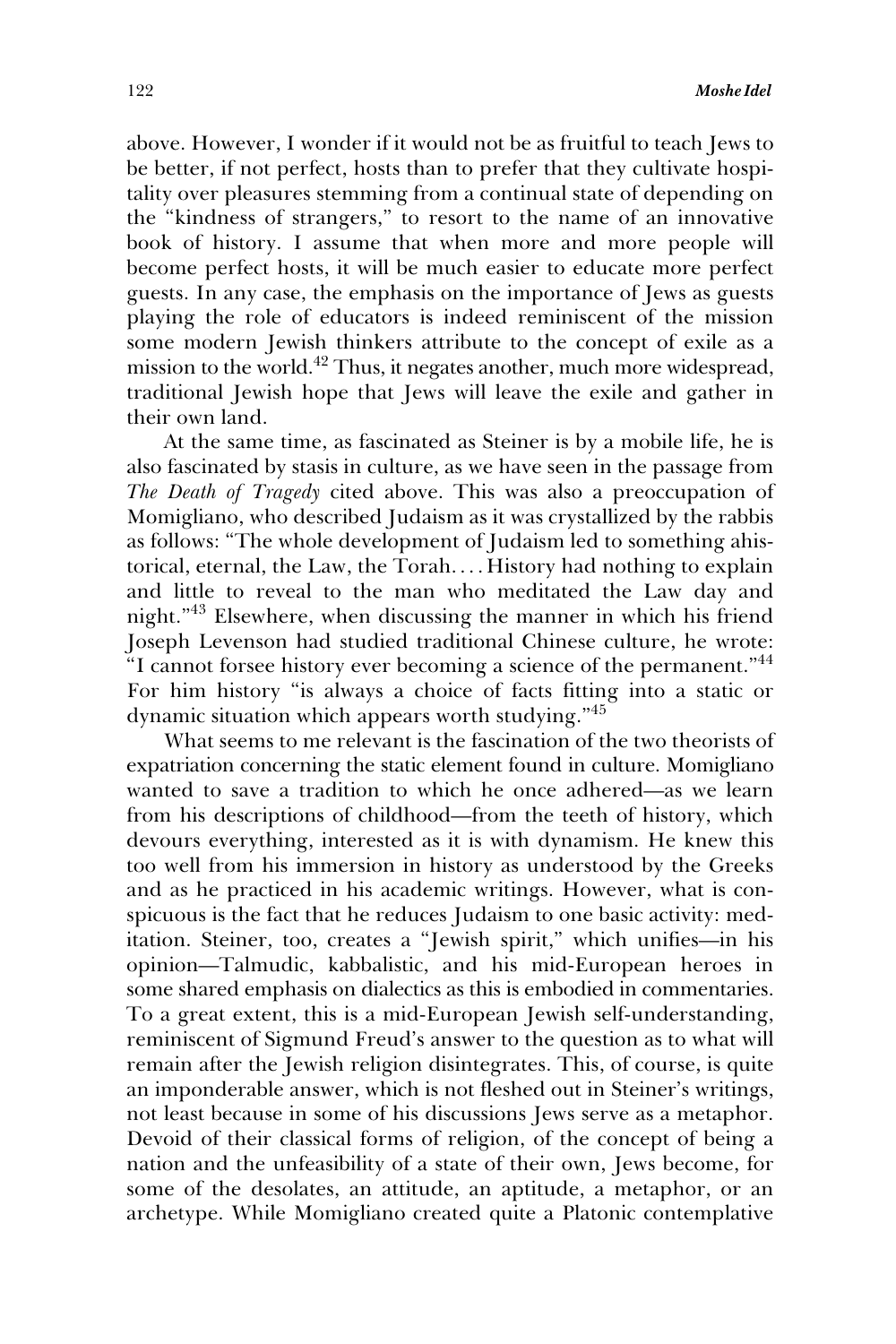#### **George Steiner: A Prophet** 123

Jewish tradition that transcends history, Steiner has been concerned with a dialectical spirit that brings together Jewish elites over centuries and continents.

These elite individuals are variants of the concept of Jews as the "People of the Book," an idealized concept that is not without its serious difficulties. First and foremost, in the way in which it is understood it neglects what I see as the performative, ritualistic praxis so central to all the major forms of classical Judaism but forgotten by most of the enlightened modern Jews. Some scholars portray the Jews *en bloque* as living intense lives nourished by books, their content, corrections, and interpretations.<sup>46</sup> This is, to be quite generous, only half of the truth. Many more Jews, including the Jewish elites, performed throughout most of Jewish history the biblical and rabbinic commandments, procreated, and were deeply involved in communal life no less than the study of sacred books. After all, even study is not always for its own sake but, in fact, has much to do with knowing what to do. Just as Jewish theology, including the theology of transcendence, is something like a reification having strong Greek and Christian overtones, so, too, is the concept of Judaism as a religion or culture gravitating around books alone.<sup>47</sup> It is an exaggeration because it neglects the content of the books as sources inspiring a specific way of life. It betrays the special interest of a Jewish modern elite, which ignores the impact of a life of performance on the spirit of many more Jews than those immersed in studies. Again, this is not a matter of quantity or elite culture versus mass culture, since almost all the traditional Jewish elites were concerned with issues like procreation, leadership, and communal activities no less than with studying. The question is therefore, Why reduce such a fertile complexity to the exigencies of modern sensibilities of a tiny Jewish elite? Why transform living realities into metaphors?  $48$ Why reduce the much richer substance of historical Judaism to an existence separated from most of what characterized the Jews for so many centuries and which characterizes many Jews today, a spirit that reflects, at its best, echoes of a totally different mentality and behavior?

Everyone is free to build his or her own Judaism as he or she will, and I gladly accept the emerging variety, with the single condition that it does not claim to constitute a historical constant that is anachronistically imposed on earlier forms that do not, in fact, fit it.<sup>49</sup> People, especially learned individuals, must take some public responsibility for their cultural innovations. The question that I see as haunting an informed reader of Steiner—that is, one who is also acquainted with some form of traditional Judaism—is: Why does Steiner not acknowledge that his theological contributions are based on Judaism instead of attributing them to oftentimes vague Jewish sources? This is not a matter of being selective: every theology represents a selection and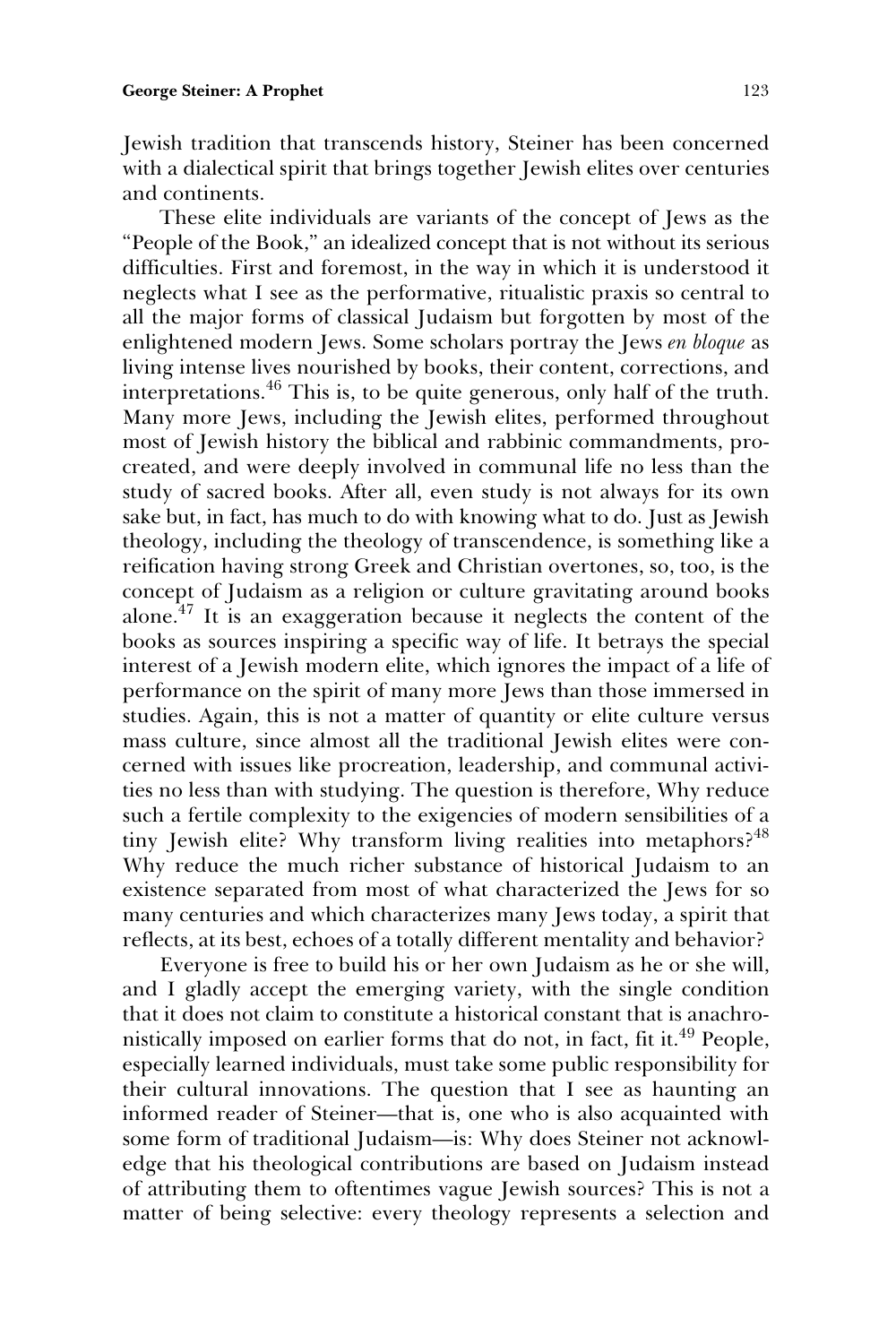often quite a dramatic one. Steiner, without doubt a theologian, only rarely quotes those particular sources that he believes support his vision of Judaism.

To return to Steiner's "Jewish spirit," this is something that, though only rarely analyzed in detail, plays a central role in his approach. As pointed out above, this concept allows him to bring together such varied cultural and intellectual phenomena as Kafka, the desolates, the Talmud, and the writings of the medieval kabbalists.<sup>50</sup> Such a unifying category, in most of the instances where he resorts to it, does not provide a persuasive argument as it is too amorphous and imprecise.<sup>51</sup> This is not a totally new approach. Anyone acquainted with Gershom Scholem's writings will find parallel statements according to which Kafka is something like a secular kabbalist.<sup>52</sup> In a way, Scholem re-created a vision of Kabbalah that is reminiscent of Kafka, just as Steiner recreated the Jewish spirit in order to fit the dead desolates (two mid-European re-creations of Judaism in the image of the interwar Jewish cosmopolitan twilight, where negativity, silence, absence, tragedy, and transcendence displace the more general daily emphasis on an abundance of life and language, joy, and immanentism that are characteristic of some phases of Judaism and many forms of Jewish mysticism). There is nothing sinister in comparisons between Kafka and Judaism or Kabbalah. The only problem is that no specific elaborations follow such a comparison and innocent readers, already knowing Kafka's literary genius, attribute his unparalleled achievements and negativities to the much poorer and less dialectical kabbalistic writings, which were, however, much more optimistically oriented.<sup>53</sup> A reasoned comparison between the two modalities will discover major divergences between two drastically different forms of "Jewish spirit."

Unlike Steiner, I am not too confident about my capacity to define anything like a "Jewish spirit," and I therefore feel uncomfortable about any reification of such a spirit active over centuries, continents, and languages, some form of a "spiritual angel" of the Jews, to translate the Hebrew phrase *Sar ha-'ummah*. I suggest that one sees far more ruptures and differences, including sharp ones, between the various strata of Jewish thought and culture, despite the stasis I mentioned above. Accordingly, Kafka and the other desolates constitute, in my opinion, a specifically Jewish type of culture that is not only less continuous with an alleged Jewish spirit but also less antagonistic to or rebellious against anything specific. It is just different, and it is Jewish, since most of those desolates wanted to belong to Jewish culture in one way or another, sometimes openly expressing this desire. Thus, inter alia, they contributed, as we learn from Steiner's analysis of their sensitivities, the importance of silence as a reaction, something I see as marginal in the earlier forms of Judaism. Nothing, however, precludes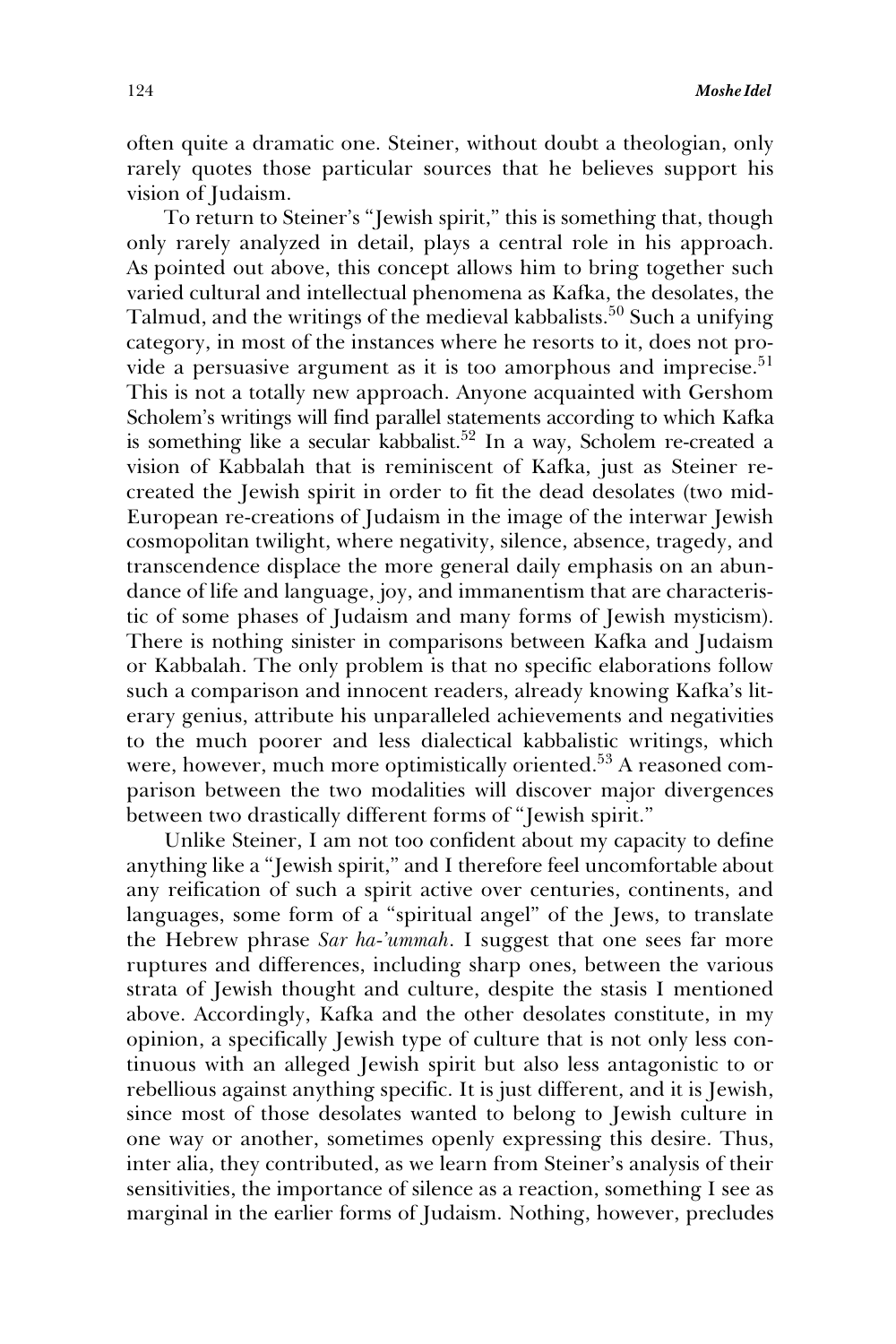silence from representing a new factor in the ever-changing mosaic of Judaism. As such, Steiner's own emphasis on the category of silence may be described as an additional contribution to a new and slowly developing sensitivity in modern Judaism. It deals with the attitude of Jews toward crises and disasters, when the earlier tools of rituals, remembrance, or even historical documentation are no longer sufficient. However, even when one willingly admits this, one should nevertheless have at least a tentative map of what is old and new, what is more representative than something else, and should avoid simplistic understandings of complex phenomena.

In fact the incidental traveling that has been imposed from outside on most Jews against their will has incorrectly been turned by Steiner into some form of idealized essence. Being an antiessentialist insofar as Jewish matters are concerned, I must point out that side by side with the many wandering Jews—one of whom, the kabbalist Abraham Abulafia, I have written about at length—were more eminent Jews who were quite often sedentary figures, and their contribution was just as lasting and even greater. Such a list could start with Philo of Alexandria; would include the mid-sixteenth-century prolific kabbalist R. Moshe Cordovero, who was active in Safed; and might end with R. Elijah, known as the Gaon of Vilna. This is just a small and incomplete list of three paragons of Jewish culture, active over centuries, in three different continents. This list, to be sure, could be easily expanded. However, what is significant is the fact that when comparing one of the most creative phases in the history of Kabbalah, the mid-sixteenthcentury Safedian literature, to the earlier phase, we can learn something about a dynamics of culture different than that surmised by Steiner. In the post-Expulsion period, namely, between 1492 and 1540, the mobile kabbalists who were expelled from Spain and Portugal and who roamed in different countries in southern Europe and northern Africa produced a vast, quite traditional, and not very original kabbalistic literature. With the establishment of the center of Kabbalah in Safed in the forties of the sixteenth century, where groups of kabbalists lived and created together for an extended period of time, an explosion of creativity took place. It is the sedentary, collective life of those circles that generated the basic kabbalistic writings that have inspired much of Jewish spiritual life since then.<sup>54</sup> Jews were Ahashveroeses in Christian legends and in the fate that Christianity forced upon many Jews. But few Jews ever imagined wandering to be anything more than a curse. To say otherwise is, from a historical point of view, sheer anachronism. Jews were no closer to the concept of the *homo viator* than medieval Christians or Muslims.

The main gist of my argument, however, is not only a historical one A Jew who offers an idiosyncratic vision of Judaism as a peripatetic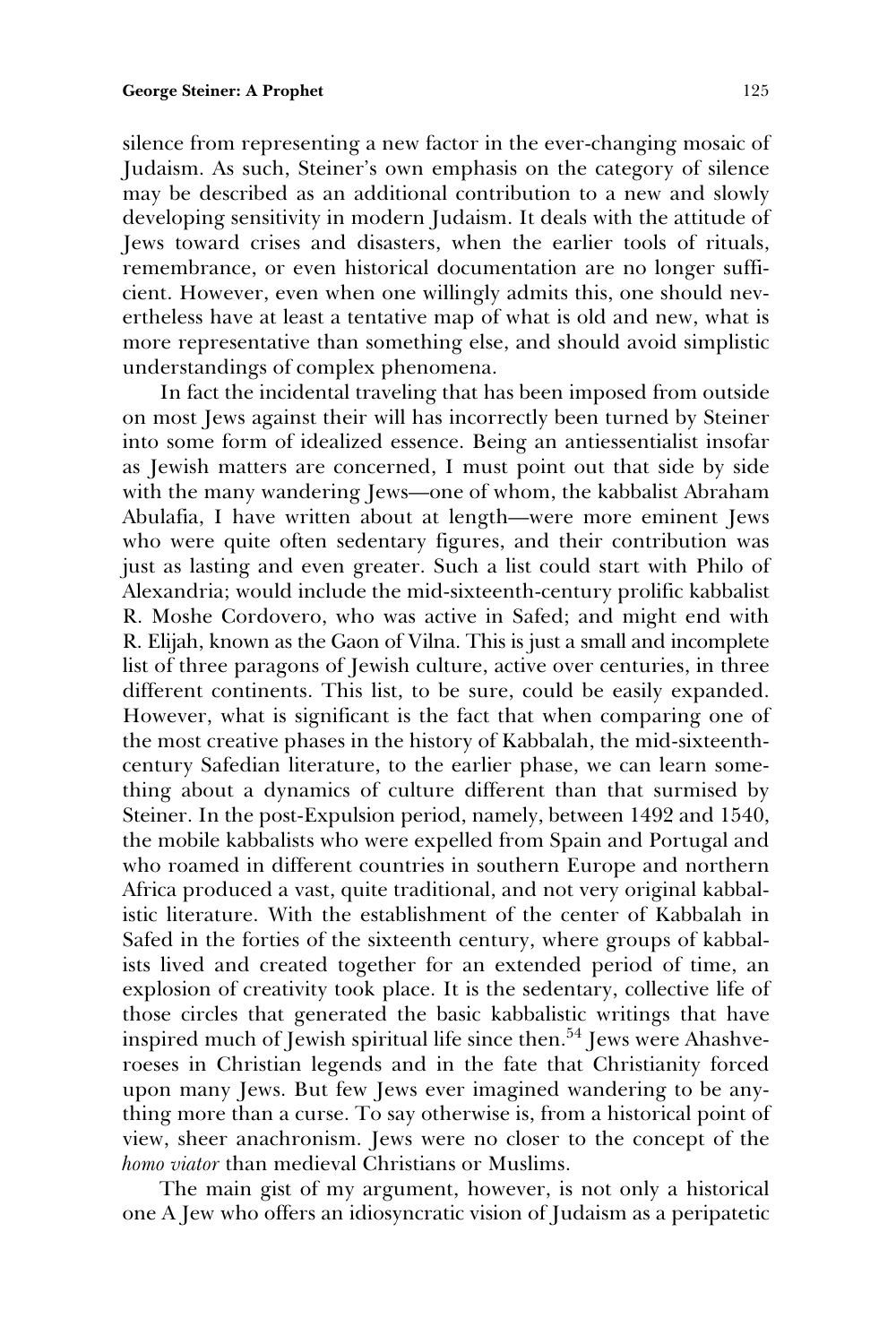enterprise does not stop being Jewish, even if that person thinks he or she has. Though anachronistic insofar as most of the forms of Judaism that I am acquainted with, Steiner's vision of Judaism may, in principle, move from the margin to the center, at least in some circles, and may qualify historical Judaism and enrich it by conceptualizing a new historical condition. My question has to do more with Steiner's insistence that the text is the Jews' homeland, on the one hand, and his emphasis on the importance of mobility, on the other.<sup>55</sup> Without entering into the question as to the identity of the text that was addressed in the polemical reappraisal by Rabbi Jonathan Sacks, let me merely point out the possibility that being absorbed in studying texts may also cause a quite unintended result.<sup>56</sup> In my opinion, it is precisely because some Jewish elites were so concerned with studying texts for part of their religious life that geographical mobility became much less important. If the homeland may be a text, someone is always at home with or without any kind of geographical dislocation. Books, by their nature, represent the very opposite of the readers' necessity to travel: they are traveling to us, and we can then travel to distant places through them. The hard work of bringing a book from one place to another was not the prerogative of the top intellectual elite. More often than not there were Jewish merchants who rotated between different Jewish centers, bringing books with them to sell. It is amazing to learn the huge number of kabbalistic books that R. Moshe Cordovero was able to read in the emerging center of Safed, far away from the places where they were written in Western Europe, without leaving this small town. The mind was able to feast without needing feet long before the new forms of media turned everyone into a cosmopolitan. Whether or not we accept a mental vision of Judaism as an essentially book-oriented culture, the lives of most of the main Jewish thinkers demonstrate the insignificance of the reader's mobility. Creativity and a critical acumen do not belong to the movement of feet but, I suspect, depend infinitely on the movement of the mind. Alternatively, if someone needs not actual migration but a feeling of expatriation, then one can easily be an expatriate while living in one's own birth town. Feelings depend mostly on the soul, not on the feet.

Did Kant, after all, lack creativity because he was quite a sedentary figure who lived all his life in Königsberg? Or, perhaps, is it that the experience of a Gentile is not relevant, and only Jews have to circulate in order to be creative?57 Let us take then an Israeli example. The most accomplished of the polyglots and cosmopolitans I have met or heard about, a person who mastered many, many languages and dozens of major cultures and literatures, was the late Professor Shlomo Pines, who spent the vast majority of his last fifty years in one city, Jerusalem. He did not travel more than any ordinary Israeli university professor,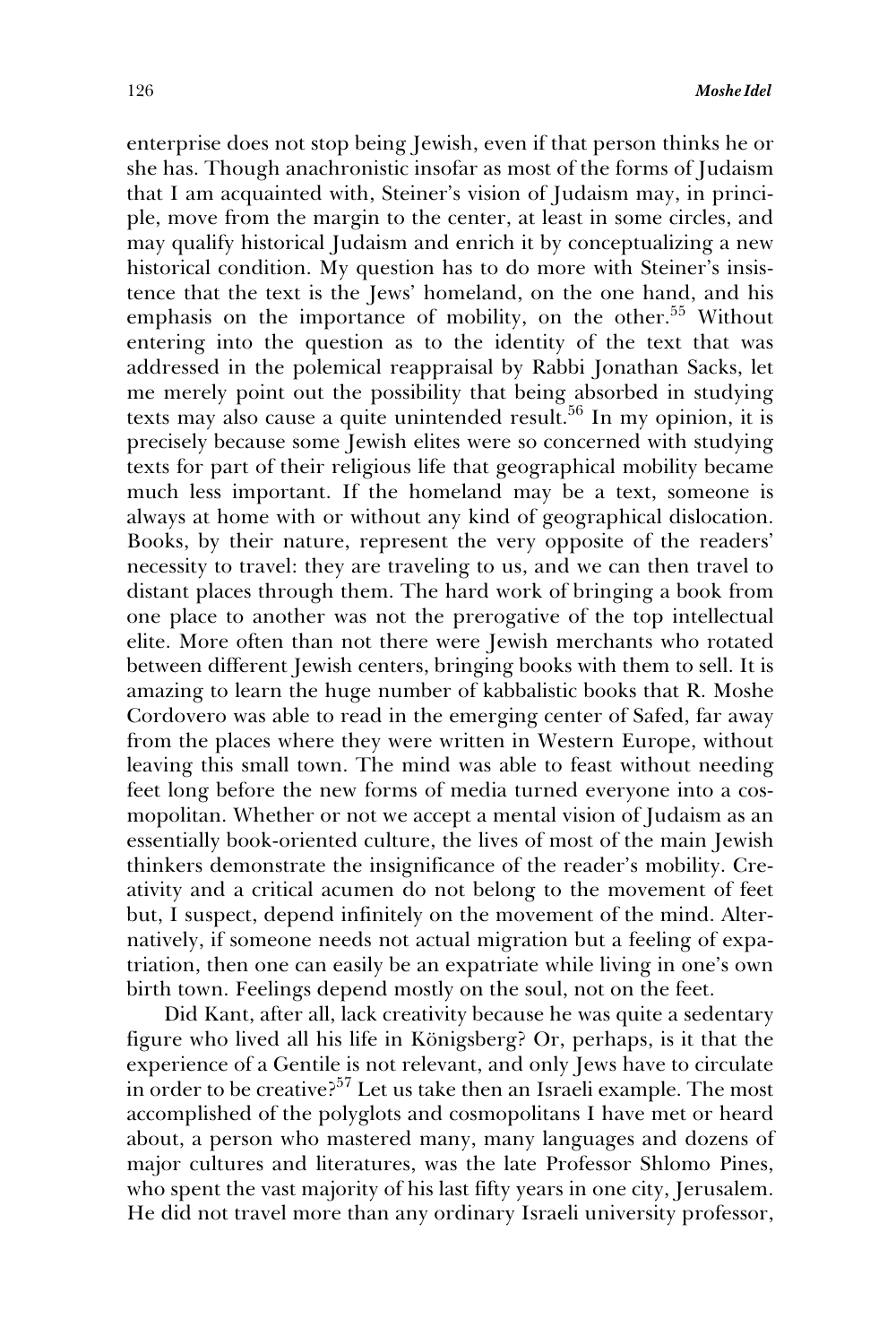a fact that did not preclude his unparalleled knowledge of the entire range of modern European culture, of Hebrew, Arabic, Greek, and Christian literatures and their speculative corpora (this is only a partial list). Many would testify that his critical acumen was not weakened by this long sojourn in a national state, basically in one embattled city; nor did he become a nationalist. Neither did he ever proclaim himself to be cosmopolitan. In any case, his cosmopolitanism was broad enough to include also Hebrew and Israeli literature and culture. Accomplished scholars from various religions and cultures were his students, including Muslim ones coming to study Arabic philosophy in Arabic with him. Many benefited from his immense knowledge, as well as from his generous hospitality and constant encouragement. Like Steiner, he scarcely escaped Paris but chose another route, the eastern one, without turning his choice or life into an ideology or a passion. This example, extraordinary as it is, illustrates the simple fact that states are not monolithic entities and that passing general judgments on millions of people is rarely helpful in understanding at least some of them.

Steiner, like some other major Jewish intellectuals, is skeptical about the possibility that a state, even one built by the Jews, can advance beyond narrow nationalism, and he has emphasized the danger that a national state may draw and enhance external hatred. As to the first danger, there can be no doubt that state structures may encourage an emphasis on nationalism, and modern Israel is no exception to this danger. Even major Jewish intellectuals in Europe succumbed to this impulse, in circumstances in which such nationalistic impulses may appear totally bizarre today. This is the reason why a diaspora existence provides no better remedy to nationalism than an actual state. It depends far more on someone's own inclination. So, for example, Martin Buber, known as a leftist with respect to Israeli politics, took quite a nationalistic attitude insofar as World War I was concerned. In any case, I scarcely know greater Jewish nationalists than those coming from the only nonnational democratic state in the world: the United States. Matters of spirit do not depend on where one's feet are standing but on how fast and profoundly one's mind is thinking.

The enormity of the Holocaust transcends by far even the annihilation of six million Jews. Those who survived it paid an immense price their entire lives. Some of the intellectuals chose the final solution of suicide: Walter Benjamin, Primo Levi, Paul Celan, Peter Szondi, and Jerzy Kosinski. Interestingly enough, all were successful writers living and dying in Europe, with the exception of Kosinski. None of them was an Israeli. Moreover, those like Steiner who did not experience the ordeals are not exempted from being, nevertheless, a kind of survivor. Indeed, it is not easy for anyone to understand the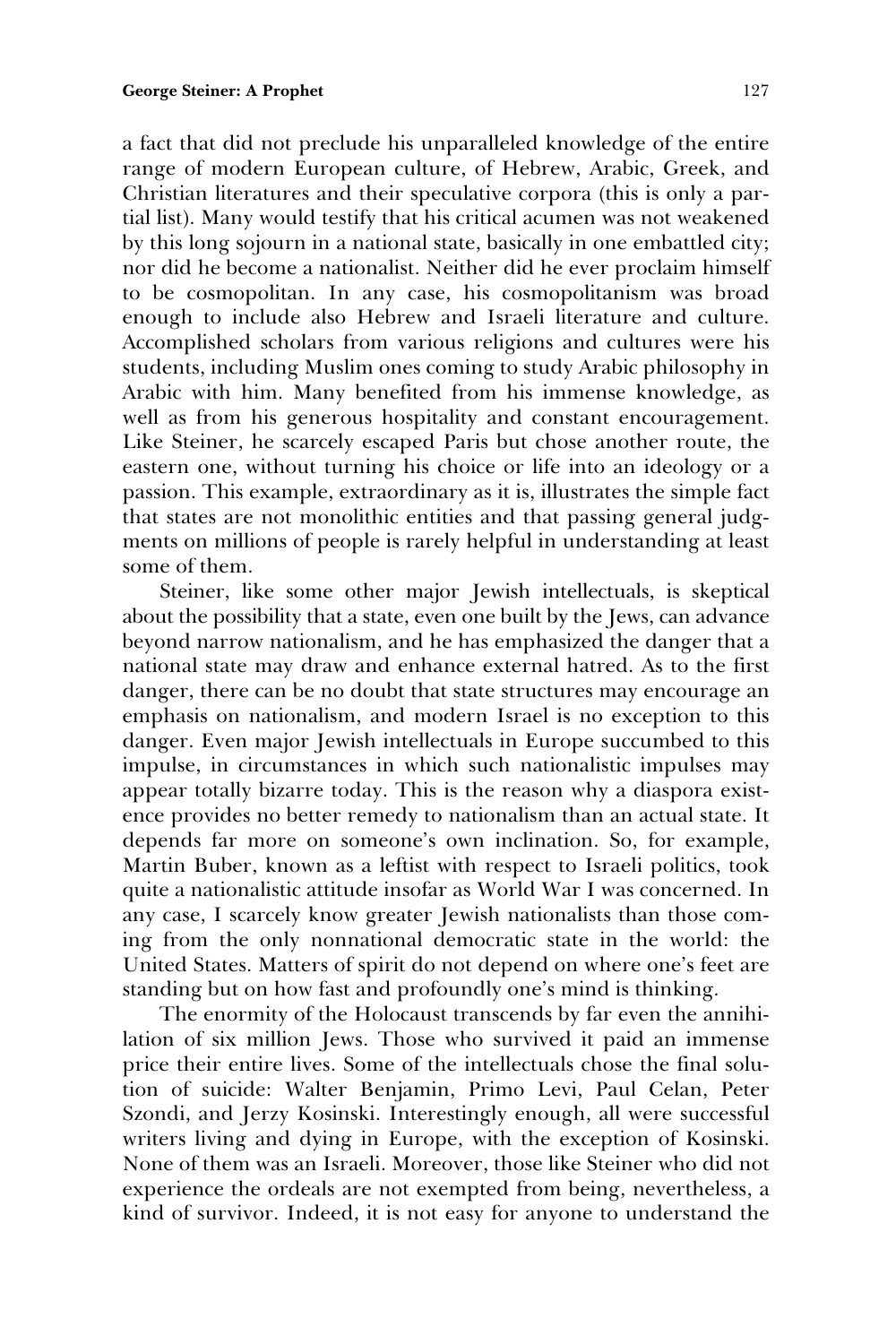desolates, and it is especially difficult for those who have lived their entire lives in calm centers of learning. In light of this fact, Steiner's effort to pay special attention to this part of Jewish European culture is very salutary. He sympathizes with those writers who either were neglected by the stark Zionistic denial of assimilation or were rejected by Jewish orthodox circles who considered such writers as totally outside the realm of Judaism. Steiner attempts to restore to them a kind of Jewishness that he then appropriates to a certain extent for himself, and he distills it into elements that constitute an even more general vision of culture.

The need to describe and preserve the destroyed Jewish culture in general, in Yiddish, Hebrew, Ladino, and any other languages (and not only that of the desolates), both haunts and daunts. In order to do justice to the complexity of Jewish culture far more massive processes have to be put to work, which only states can afford. Nevertheless, the phantoms of a culture created by Jews who attempted to integrate, to assimilate, to disguise, or even to eradicate their relation to Judaism are stronger now in European culture and have attracted the interest of some Jewish intellectuals in Europe and America. They prefer to analyze the quantitatively small elite culture composed in a European language by other Jews, whose experience and achievements may teach them about their own situation today as a minority and as a creative elite. It also saves them the effort, at least in many cases, that would be involved in studying Hebrew and in acquiring more sophisticated understandings of the historical forms of Judaism.

However, in order to ensure the understanding of the many, not only of the very few, balanced cultural strategies that are less ideological and partisan must be employed. Otherwise, we might ignore the real picture of the millions of Jews in history, in culture, or in suffering. The study of the performance of elites will show that, unfortunately, with the exception of the Zionist elite, all the other Jewish elites could perform much better during the Holocaust. Steiner's father's clairvoyance was a rare and happy exception. Knowing this, it would be better, unlike the medieval inquisitors, to care more for the body of living Jews as hosts before worrying about their Jewish spirits as theoretically perfect guests.

#### DISCONCERTING PROPHECIES OR A FOURTH BURDEN

Critiques, like lives, are more meaningful when examined. Let me therefore attempt to examine some possible implications of Steiner's philosophy of culture. In Steiner's insightful remark that was quoted in a fuller manner at the beginning of this article, we read: "The idiosyncratic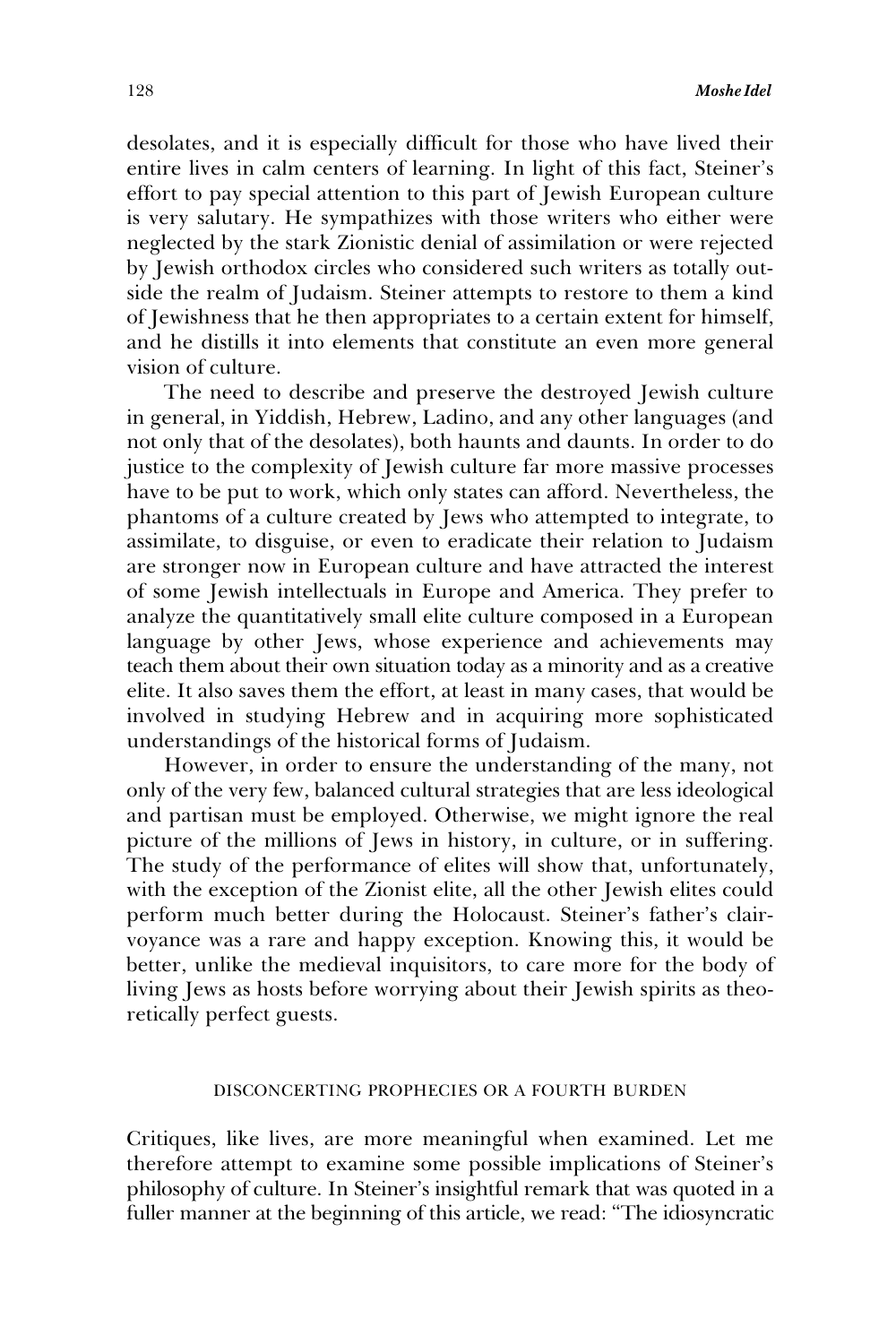world image, without an orthodox or public frame to support it, is kept in focus only by virtue of the poet's present talent. It does not take root in the common soil." No doubt Steiner is blessed with the virtue of an extraordinary rhetorical presence. However, given our assumption that the categories he proposed are still relevant in modern times, and that the cultural stasis is even longer than he conceived it to be, the question may be asked: What is the common soil that may perpetuate the achievements of this exuberant talent in the future? The poet, the artist—and Steiner incarnates much of them in himself must look for a common soil in order to survive. Otherwise, he or she may become something of an inspired provocateur.

Steiner strove to propose a phenomenology of the Jewish spirit based on his analyses of the writings of some extraordinary and creative Jewish authors in Central Europe.58 Drawing from Kafka, Freud, and Scholem, Steiner tried, in the same way as some of his contemporaries, to offer, as Harold Bloom pointed out, a new Torah.<sup>59</sup> His assumption that mobility, a sense of instability, uprootedness, and a sense of multiculturalism and polyglotism are conditions for cultural creativity requires an immediate qualification: What type of culture? After all there are many cultures, both Jewish and non-Jewish, in which main elements such as particularism and universalism, individualism and collective life, elite and mass culture, play different roles. Antiessentialist as I am, I do not see the automatic gains of cosmopolitanism over particularism. The difference is quite relative. Cosmopolitanism, as it has been described above, is little more than the particularistic vision of the European majority in different Christian countries. It is, for the time being, basically a quantitative phenomenon. To use this criterion, Jewish particularistic propensities have been formulated and propagated in geographical areas many times wider than what may be called a cosmopolitan culture, which basically includes some parts of Europe and those locations that show strong European cultural influence. But it is not the quantitative criterion that really matters: it is the very assumption, accepted de facto not only declared de jure, that there is something of absolute value that transcends the particularistic cultures. The Holocaust is the most convincing proof of the huge problems involved in such an assumption.

While little accepted and even less put into practice by significant parts of humanity, a cosmopolitan culture is a desperate effort of a courier to bring together different recipients who agree only on some few overlapping issues. Or, to put it in different terms, the strong particularistic tendencies evident in the major forms of cultures today, Christian, Muslim, Chinese, Hindu, and Jewish, render the cosmopolitan ideal little more than a fascinating dream. The common soil is not prepared. Steiner may be one of the few giants ready to make an unusual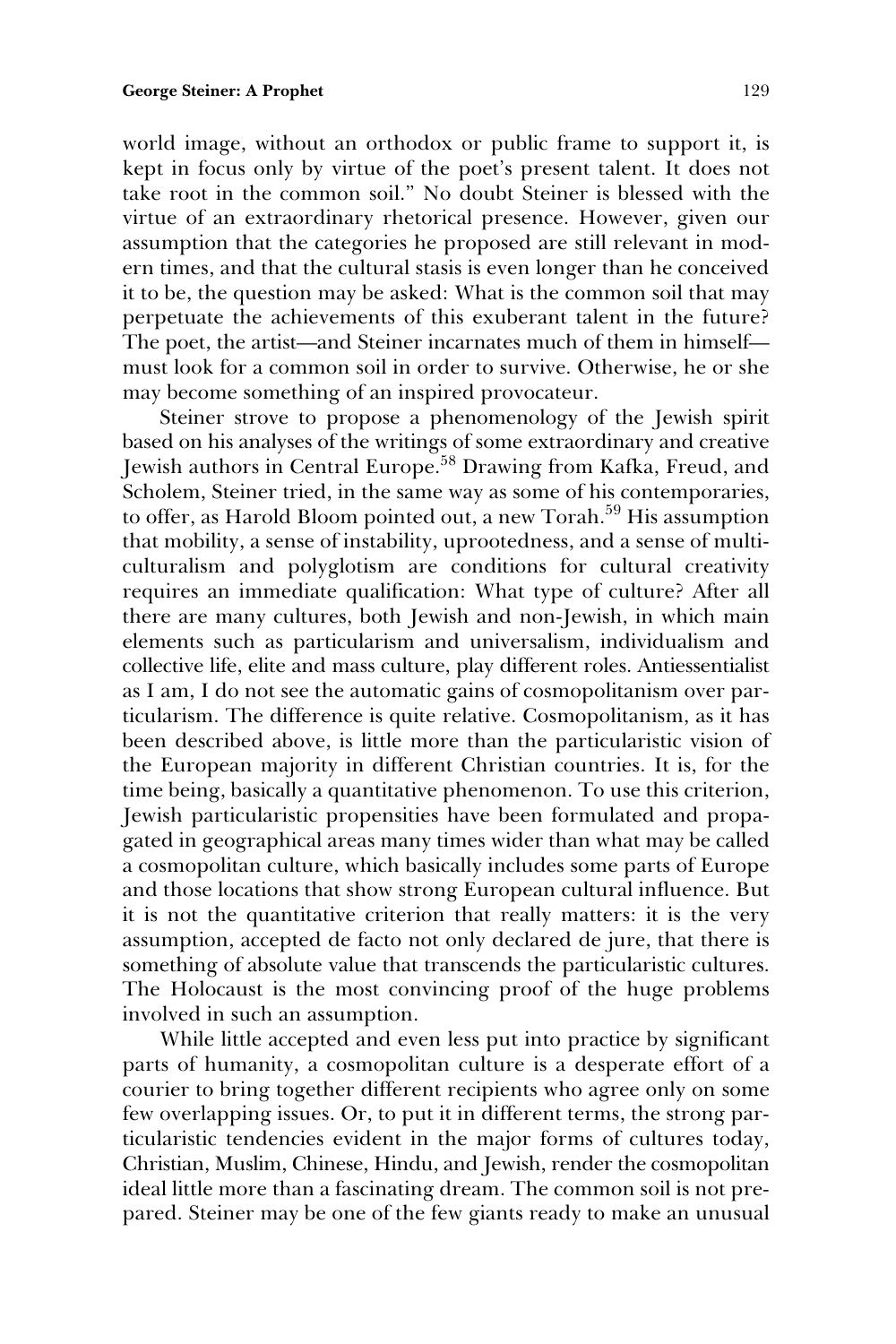effort to till this soil. For this reason he passionately preaches for a circumstance that transcends geographical borders, national identities, and, implicitly, even the importance of most of the main languages in which Jewish culture has operated. For the vast majority of Jews, this utopian demand is beyond their will and their intellectual capacity and, I suspect, also beyond the willingness of their hosts to accept. This is the main problem that Steiner does not address at all, and no alternative to actual Jews can be envisioned realistically in his writings. He does deal with the high mandarin culture, which might have an impact on other non-Jewish elites but hardly on the vast masses of the Jews, and it was those masses that suffered more than all the few desolate geniuses. In a way, those concrete masses of Jews, whose lives in compact ghettos and whose studying and suffering together sharpened, according to Steiner, the spirits of the few Jews, are supposed to suffer because of the spiritual enterprises of some of the elite Jews. Suffering and learning have also an economy and sociology that it is important to address. How are those individual, half-assimilated Jews, spread all over the world, to maintain what Steiner calls "the Jewish spirit" without returning to the kind of intense study characteristic of institutions created by the substantial concentration of Jewish population? Are those "cosmopolitan" intellectuals capable of perpetuating the volatile "Jewish spirit" by any concrete mechanism that is discernible? Or is there some mystical assumption that this spirit conserves itself without specific Jewish institutions, collectives, or communities? And how long is it possible to imagine that such preservation will linger, even in the Anglo-Saxon cultures in the United Kingdom and United States?

But it was not only the Jewish masses who failed to react properly to the dangers of the incredible behavior of their European hosts. The attempts to do so by the few Jewish intellectuals, who at times created a fascinating culture, were unfortunately insufficient. They lost contact with the larger Jewish community, were caught in a no-man's-land, and sank in situations of personal desolation related to geographical displacement that culminated in some cases in suicide (Walter Benjamin, for example) or extermination. Those intellectuals were certainly not responsible for the tragic course of events that they or other Jews had to undergo, but neither did their contribution to the "general" culture do anything to prevent them or others from suffering. On the contrary, according to Steiner the very existence of Jewish "disturbing" contributions, the three burdens or blackmails that he has enumerated, triggered and perhaps exacerbated the murderous explosion against the Jews, imagined to embody the conscience of Europe. $60$ Will Steiner's sharp critique of European culture become a new, fourth, Jewish "burden" on Europe's conscience? Can his preservation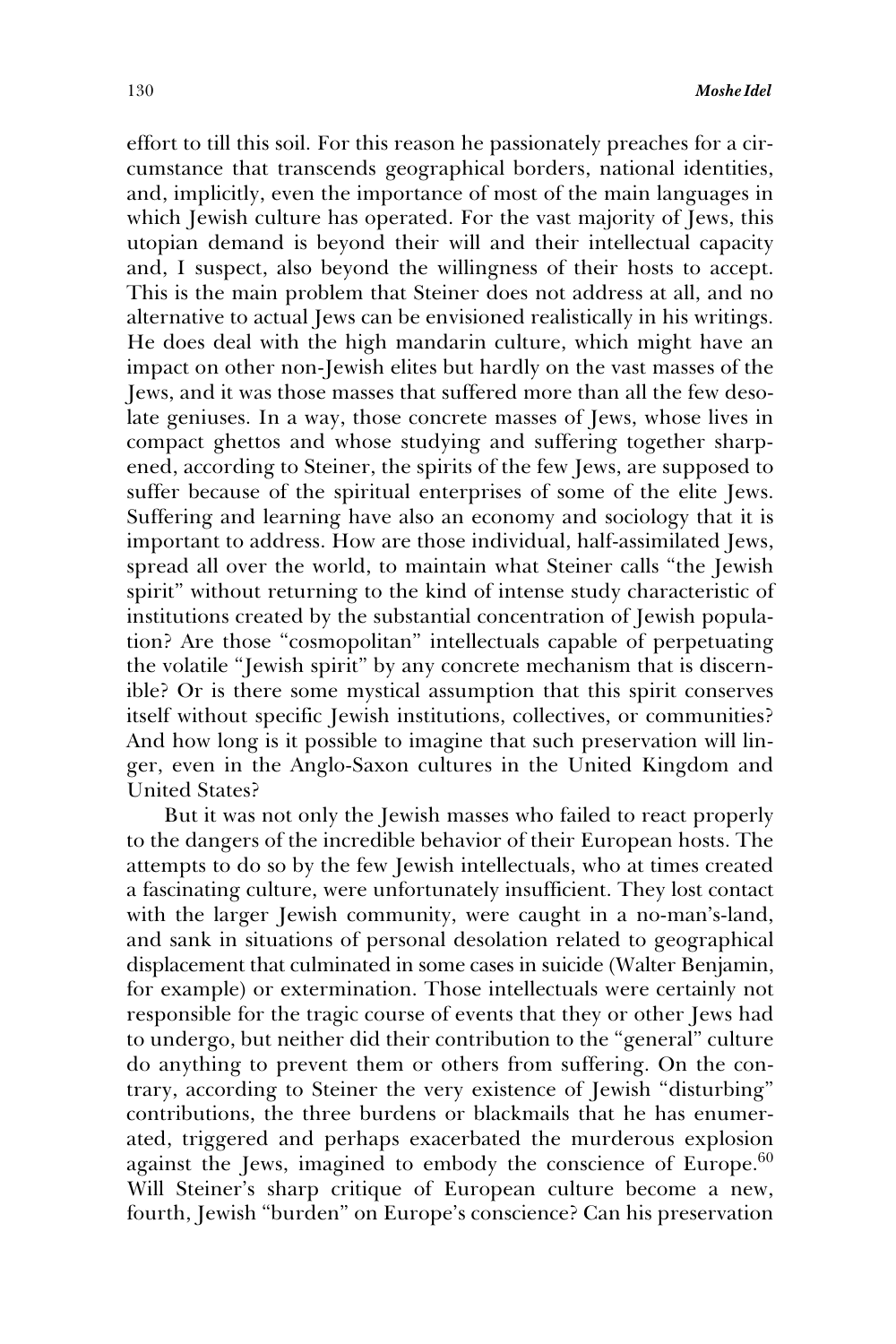of an abstract transcendentalism connected to a Jewish humanism that insists on continuing to operate in Europe despite the Shoah be seen as such a burden? Is his concept of guesthood, which creates the pressing condition of proximity between assimilated Jews and Christians who may not like their guests, not reminiscent of the view, formulated by Steiner, that one of the circumstances giving rise to the Shoah was too great a proximity between the two? $61$  Will his various critiques (including perhaps that of Zionism) become the pretext for another attempt to do away with the Jews as the "bad conscience"? $62$  Is the "privileged" "Jewish spirit" dramatically different from a vision of the election of the Jews found in classical traditional Jewish sources? Is the Zionist vision of normality and the equality that Jews rightfully possess relative to other human beings less noble an approach than the vision that the nations need the dispersed Jews in order to become properly educated persons?

If the answers to the questions above are positive, it will put Steiner in line with the Israelite ancient prophets, with Jesus, and with Marx, according to his perception of the contribution made by these figures. The question should be, however, to resort to Steiner's own words, "When is clairvoyance also responsibility?" as he asked so insightfully about the presentiments of the coming catastrophe in the writings of the desolates from whom he learned so much. $63$  If his cultural critiques should become very prominent and thus eventually a burden, is it possible that the price will be paid, according to the logic of his critique of culture, by many ordinary and innocent Jews? For them no possible solution is envisioned in his writings except to become wandering perfect guests with multiple passports and, if possible, also moral geniuses dealing with pure abstractions. But I suspect that by now most of them have no mission for the Gentiles—the last one that a Jew had long ago was not very successful from the Jews' point of view—and that most would prefer instead to learn how to become just normal hosts. Maybe they need some time to do so. They may be as tired of the Gentiles as the latter are of the Jews, and they would like to avoid repeating the experience of the desolation of the desolates: just ordinary people, Jews without too high a culture, caring too much for their families to allow even the luxury of the desolates' suicides. Inter alia, some of them learn Hebrew from their children and grandchildren; others create an entire culture in this language. Still others even attract some Gentile students and scholars to come every year from Japan and Germany, even from England and Switzerland, to learn about the Bible and other Jewish cultural issues, in Hebrew and several other languages, with no passion or mission involved.

Most of these Israelis also serve in the army for long periods of time. Their life is complex, full, and oftentimes difficult and should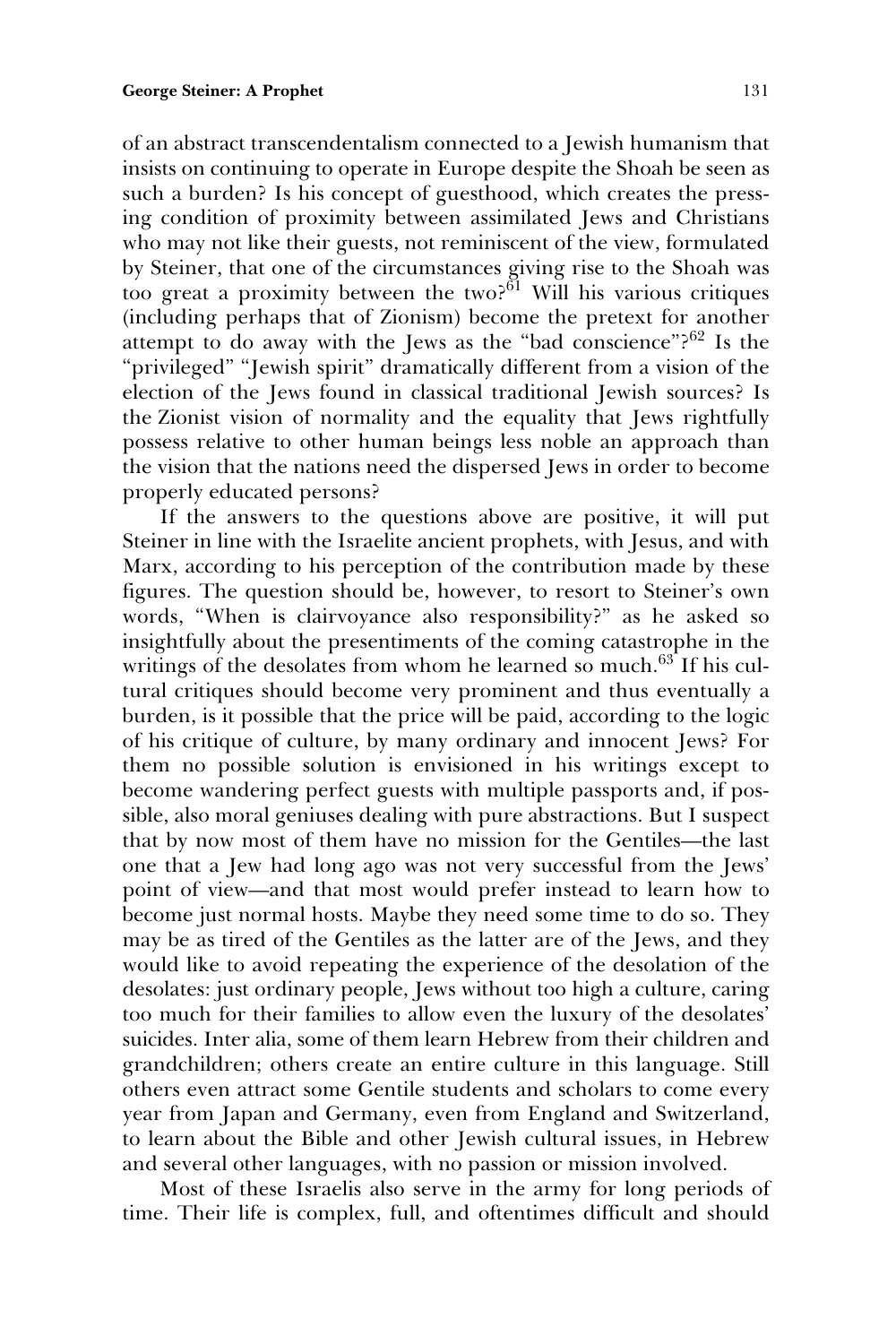not be simplified as a consequence of preconceived notions; nor again should their lives be understood as possessing value only insofar as they serve as missionaries to improve the world of the Gentiles, who are gifted enough without having to rely on the volatile Jewish spirit. I suspect that most of the Israelis are too busy building and creating their own little worlds—*horibile dictu*, their "belonging"—from the shattering experiences of the past and would defer even the honor of becoming common soil for a new mission. For the majority of Israeli Jews, who are now 40 percent of the Jewish people and who may soon become the vast majority of Jews who will keep some meaningful form of attachment to Judaism in the next generation, Steiner's concept of the Jewish spirit is strange or volatile, especially when their accomplishments in matters of language and culture are systematically ignored by his vision of what the "Jewish spirit" is, and their lives are thereby reduced to an image of living only in a camp of arms, of commando teams, torturers, and, as described recently, the potential initiators of a third, now atomic, world war.

In a way, Steiner is the last major specimen of the mid-European desolates, and he brings all his many talents and sympathies to understanding those refined intellectuals who tried another way of life, a cosmopolitan and sometimes Jewish way of life, in the way in which he understands this last term. He also favors their artistic achievements in literature, music, and art in order to build a new critique of culture. Their difficulties are fascinating though very different from those of many other Jews, including all the orthodox varieties of Judaism, and from the experiences of most Israelis. Steiner, who so powerfully advanced and privileged the understanding of middle European Jewish elite culture, formulated generalizations that exclude the beliefs and intellectual experiences of the vast majority of Jews from his monolithic "Jewish spirit."

Let me turn back to the possible implications of accepting this new critique of culture. According to Steiner's logic of Western culture, six million Jews paid with their lives, and many others still continue to pay directly and indirectly by their suffering for some religious burden. He gave as the reasons for this the too-abstract nature of the three demands—or blackmails—put forward by some ancient prophets and the effect of two other Jewish figures, Jesus and Marx, on other nations and cultures.64 I have addressed above the dilemmas involved in attributing an abstract transcendentalism to biblical theology, and I do not want to return to that topic here. Also, the assumption that Jesus and Marx were automatically identified with Judaism and Jews when both were, for the Christian, Christians needs some minimal proof, which Steiner did not supply. This is too crucial a point in his scheme and cannot be accepted before some hard sociological work is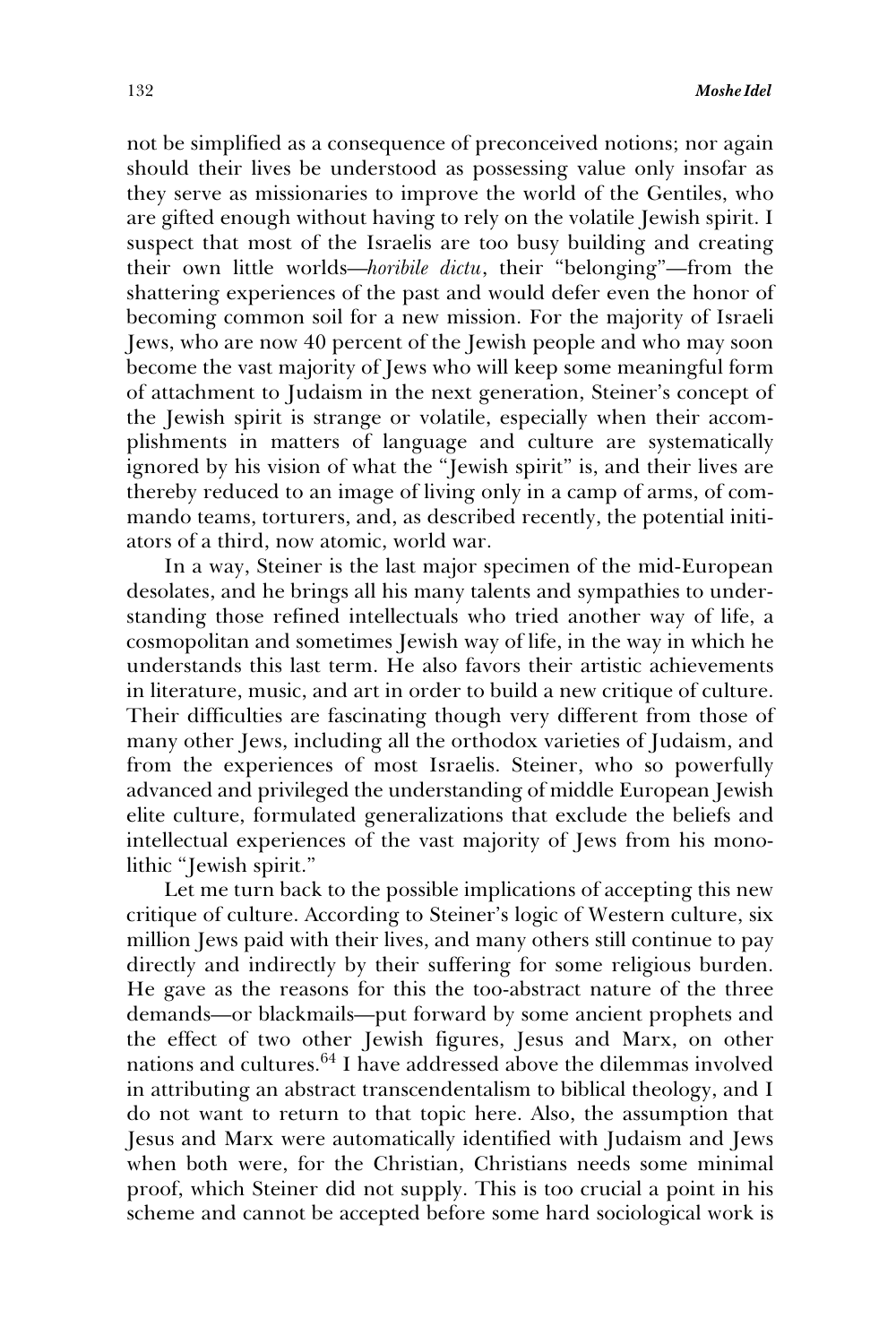invested. That does not mean that I am sure that Steiner is wrong, just that I see a fascinating thesis without the necessary supporting apparatus. Nevertheless, let us accept, for a moment, that this assumption is correct. If so, abstraction may, therefore, be a classical Jewish affair, bridging over time and place the spiritual propensities of ancient Jews with the moderns—though I doubt it. $65$  Furthermore, if we believe Steiner, abstraction that imposes itself on non-Jews may turn into an extraordinarily risky adventure. I would add that this is not because of the abstract thinkers themselves. Even Jesus did not die because of the abstraction but, rather, because he disturbed the public and religious order of both Jews and Romans, before the implications of Christianity could have been perceived. Marx was not put to death. Neither of these two historical figures, prophetic as they were, could have known the implications and dangers of his abstract message. They had what Steiner called in a similar context the "formidable privilege" of not knowing.66 It is only Steiner who recently discovered this terrible secret by analyzing the religious reasons for the Holocaust. The three stages of "Jewish" blackmailers admonished, criticized, and even cursed, but they did not endanger anyone else in a conscious manner.

But Steiner, at last, knows what they did not and, according to him, could not know for millennia. He is not privileged by not knowing. I can understand the urgency a prophetic figure feels to castigate sinners by means of his theological "abstractions," whatever the risk will be, in the name of a compulsive and concrete God. He has no choice since he is a possessed emissary or a fully divine entity, and nevertheless he did not yet know the price of his, of his God's, theological abstraction on the lives of others. Steiner himself, if he takes his theory of culture seriously, must know. If we follow the logic of his theory, then a new abstraction, coming from a new prophet, one who glorifies the importance of living in close proximity with Jews who emphasize the new model and with Gentiles less willing to follow it, may inflict a new catastrophe.<sup>67</sup> It may only be a matter of time. One who knows Steiner's thought better than I do described him as a "taker of risks"—but those were risks of his own.<sup>68</sup> None of them has been terribly perilous from a personal point of view; most of them have brought him exposure, some controversy, and much fame.

However, if Steiner's theory of culture is correct, the question may be asked: Does he consciously risk the lives of others? Does he believe, as he put it once, that "truth knows no circumstances" and that "even death can be made mute."69 I do not know the answer; I have only a question. Nevertheless I suspect that the three burdens or blackmails on European consciousness are, for Steiner, the "common soil," some form of *preparatio evangelica* for the acceptance of his own Jewish "proximist" humanitarian message, based upon the will of the hosts to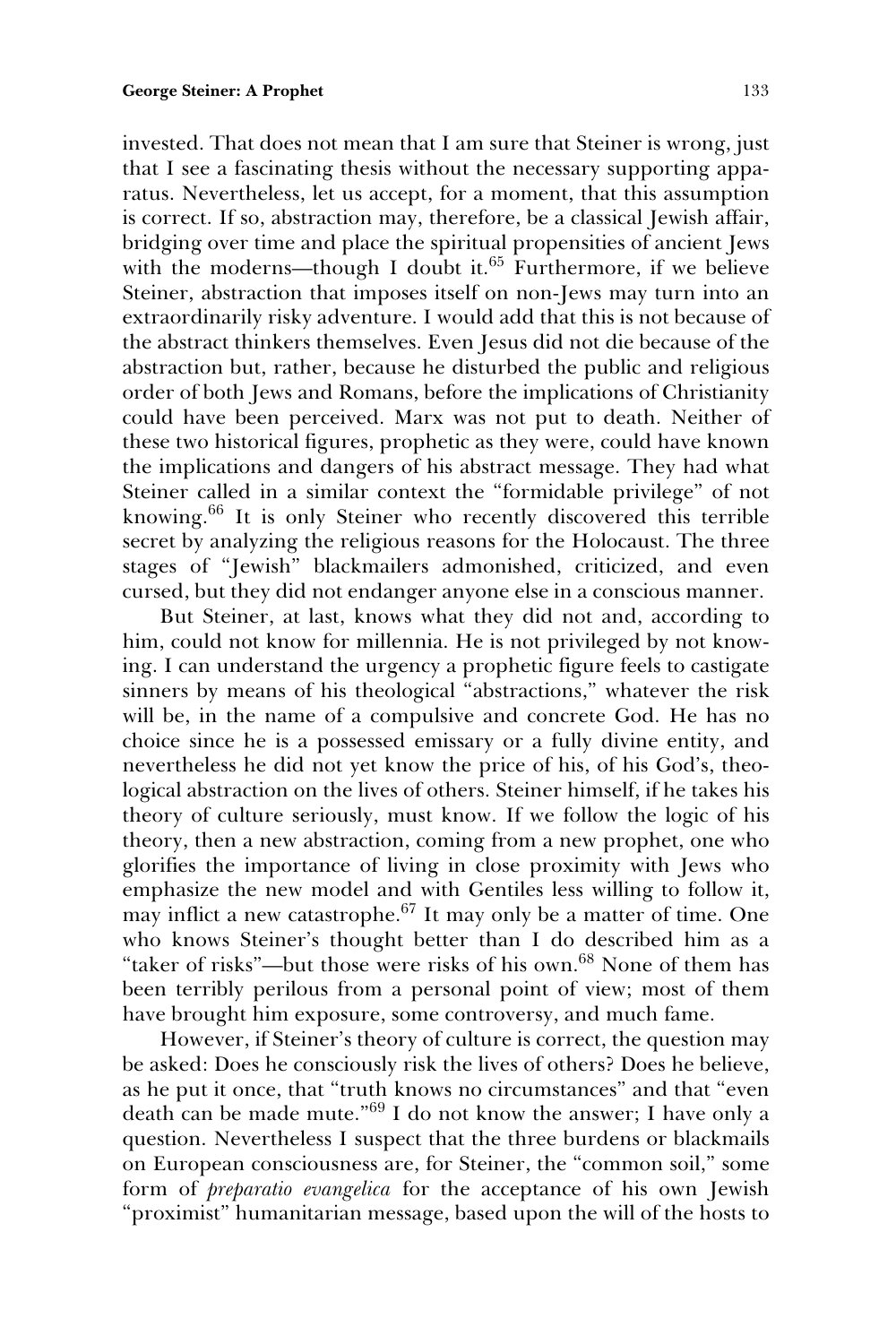allow a privileged guest to blackmail them once again. After all, following Freud, Steiner assumes that it is advisable to start to love again instead of being ill.<sup>70</sup> This is certainly one kind of solution, though I would judge it more a noble than a practical one and not without a certain affinity to Christianity. Another solution, which will avoid both love and hatred, would be simply an act of disentanglement. But this solution will assume a kind of normality that will destroy what Steiner thinks is the mysterious destiny of the Jews' nonbelonging, some form of fatality of the Jewish–Christian relationship.71 Instead of one of the major myths of Judaism—the communal responsibility of Jews to each other, the concept of *kelal Israel*—Steiner proposes a fascinating opposite view, based on a much more individualist activity. According to him, the Jews belong most especially to mankind in general. Any attempt to create a concentrated, significant community, such as the State of Israel, may represent an erosion of the alleged classical Jewish mission to the Gentiles, de facto leaving the Christians alone.

If, hypothetically, the fourth burden will unleash a new pogrom, that may serve, according to Steiner's assumption, as a new occasion to reeducate the killers.<sup>72</sup> I do not know how heavy Steiner's fourth burden is, or may become, for the spirit of the European Christians. I nevertheless guess that if Steiner's history of culture is correct, for many Jews living on the Old Continent it may become an extraordinary burden on their bodies, based on the "logic of intensification."73 I can hardly imagine a better characterization of such a modern mission for the Gentiles than having a suicidal propensity, not for Steiner, to be sure, but, to judge in accordance to Steiner's theories, for the Jewish communities in Europe that may now suffer from hypothetical reactions provoked by this fourth burden.<sup>74</sup> But what will be new in this, let me repeat, totally hypothetical instance is the fact that Steiner may be the first among those Jews who created the intellectual and moral burdens who is also aware of the possible noxious potential of his theory and deeds on the Jews. Would he agree that what he wrote about the three burdens, "the insistence of the ideal continued, with a terrible, tactless force," is not only a matter of the horrible past but also a potential for the future?<sup>75</sup> If so, the potential for tragedy is not dead even in modern times in the very opus of the author of *The Death of Tragedy*. Will Steiner be burdened in some way or just delighted to learn that he added a fourth burden? Or is a "mandarin fantasy" beyond those modest considerations?<sup>76</sup> Would he be content with the status of observing culture, or would he strive to shape it regardless of the potential danger that may haunt such an enterprise, on the basis of his understanding of the past?

Reading Steiner one may discern a positive answer to these hypothetical dangers that colors his thought with a tragic tone—with one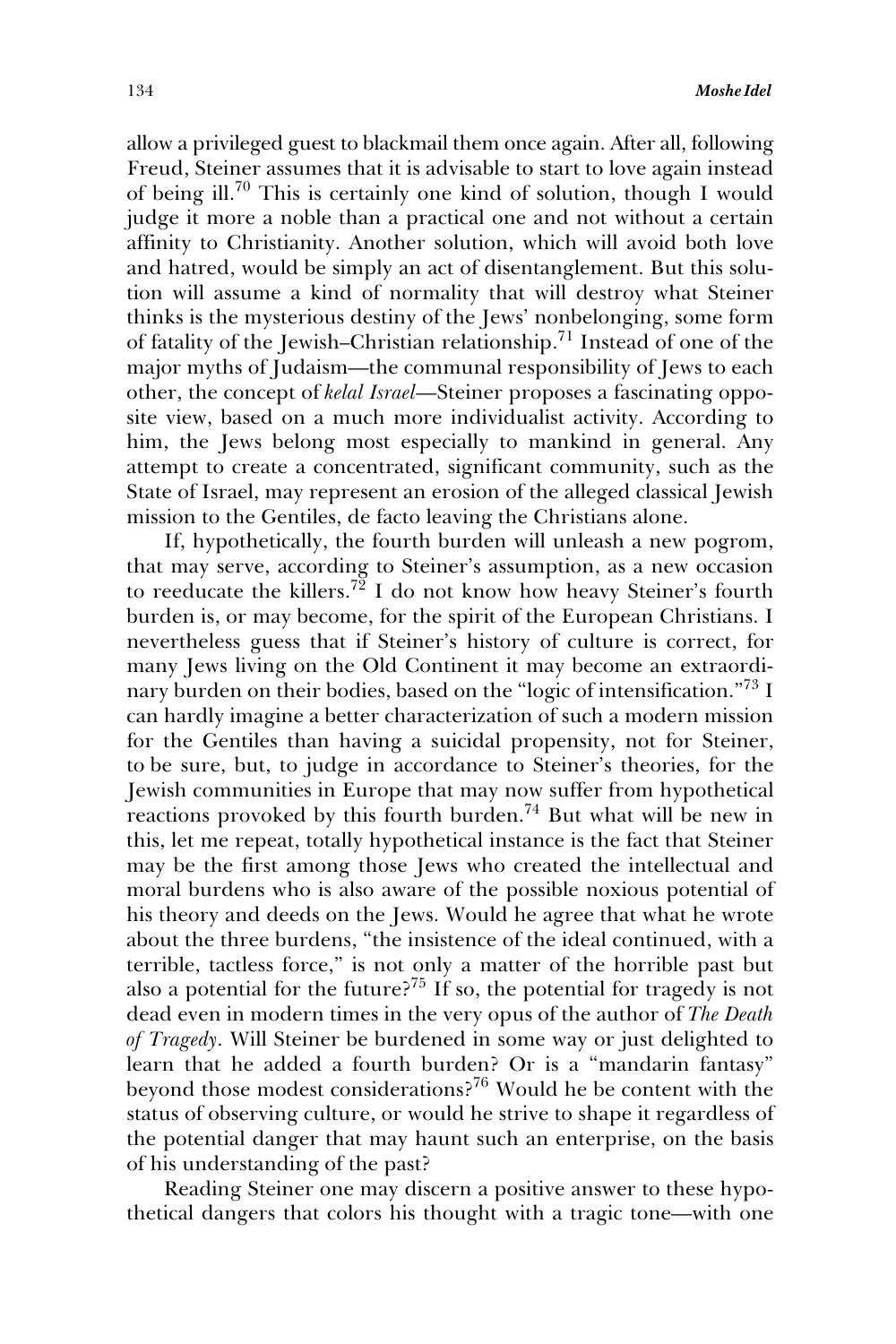major exception: his confidence that the Jewish spirit will survive in the Diaspora even if the State of Israel were to be destroyed. A somewhat more optimistic wish would imagine that this spirit might survive there even when the state flourishes. Diversity, rather than an abstract monolithic understanding of Jewish culture or spirit, not only is intellectuality more interesting and more true to the historical record but, sociologically speaking, is also more viable. However, this is a culturalhistorical observation rather than a prophetic one.

#### HEBREW UNIVERSITY OF JERUSALEM

#### **NOTES**

1. After this article was finished, an interesting article was published by Sagiv; see Assaf Sagiv, "George Steiner's Jewish Problem," *Azure* (summer 2003), pp. 130–154. Some of his conclusions are similar to some of my arguments in the last part of this article, though he refers also to other elements in Steiner's opus.

2. George Steiner, *The Death of Tragedy* (London, 1961), pp. 322–323. The title seems to point to a pun on Nietzsche's *The Birth of the Greek Tragedy*. Steiner's vision is influenced by that of the German philosophers. Compare also the concept of *stasis* that occurs in George Steiner, *After Babel: Aspects of Language and Translation* (Oxford, 1975), p. 466. See also below.

3. See Gershom Scholem, *Origins of the Kabbalah*, trans. A. Arkush, ed. R. J. Zwi Werblowsky (Princeton, 1987).

4. Steiner, *The Death of Tragedy*, p. 320.

5. Steiner, *The Death of Tragedy*, pp. 351ff.

6. See George Steiner, "A Season in Hell," in *In Bluebeard's Castle* (London, 1971), pp. 34–48.

7. I use here an Internet version of the speech [\(http://www.iprs.ed.ac.uk/](http://www.iprs.ed.ac.uk/trans/steiner/sl.html) [trans/steiner/sl.html\).](http://www.iprs.ed.ac.uk/trans/steiner/sl.html) 

8. Steiner, "A Season in Hell," pp. 47–48 (see also pp. 31–32).

9. George Steiner, *Grammars of Creation* (London, 2001), p. 119.

10. Steiner, *The Death of Tragedy*, p. 332.

11. While I was writing this article, Carolyn W. Bynum presented a paper, "The Matter of Memorial: Vestiges of Medieval Anti-Jewish Charges in Modern Germany," on May 2, 2003, at the Institute for Advanced Studies at the Hebrew University in Jerusalem. Bynum presented a disturbing picture of the return of medieval anti-Jewish ideas and images in the modern German context.

12. George Steiner, *Entretiens* (Paris, 2002), pp. 140–141.

13. George Steiner, "K.," in *Language et silence* (Paris, 1969), p. 135.

14. This approach brings Steiner very close to some Jewish ultraorthodox explanations of the Holocaust that view it as a consequence of Jewish assimilation.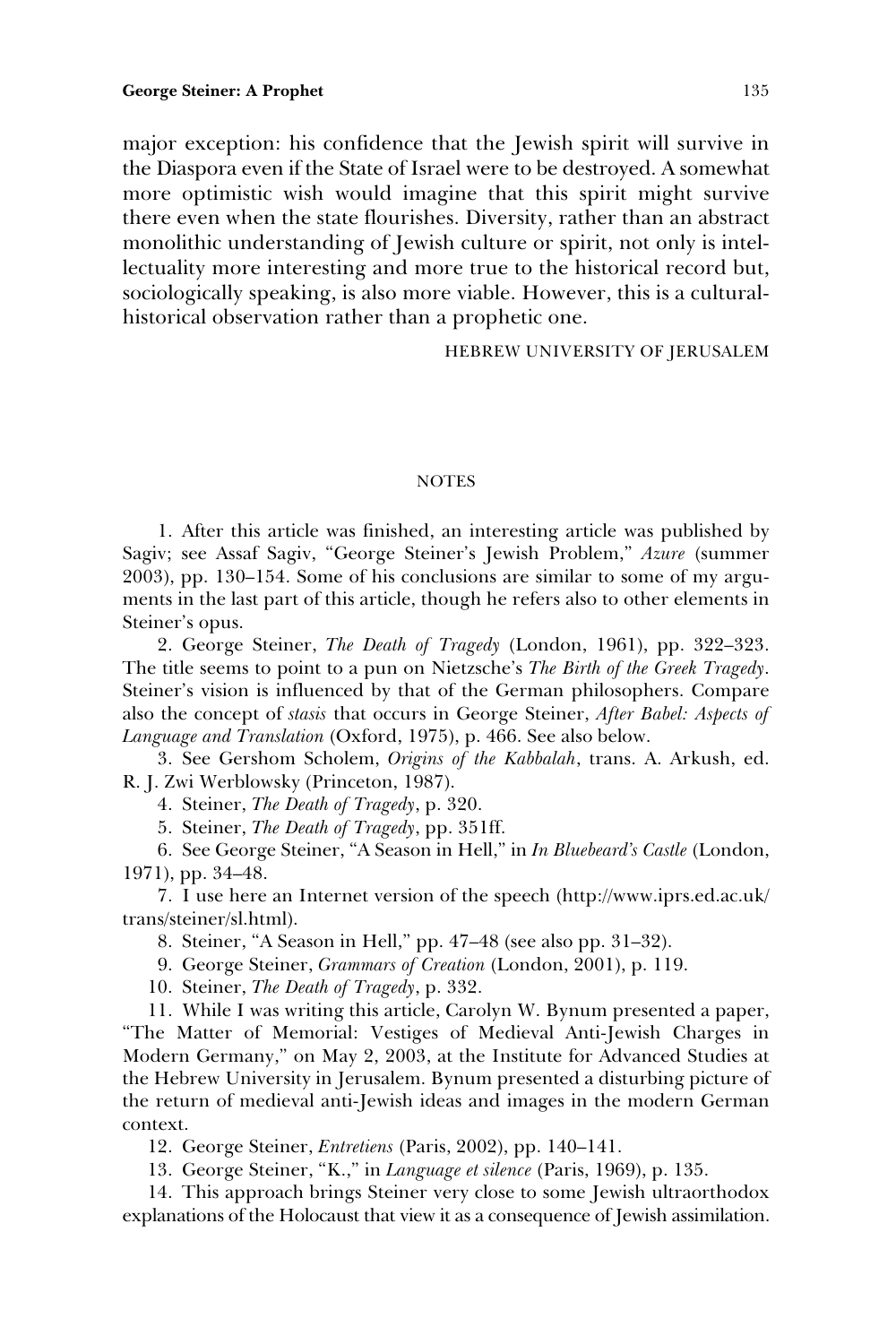15. See George Steiner, "Je suis un survivant," in *Langage et silence* (Paris, 1969) p. 149. From time to time some of those figures are described as tragic. It should be mentioned that "desolate," "tragic," and "prophetic" are modes that are oftentimes related to each other both in ancient scriptures and in Steiner's discussion of the modern arena of Central Europe.

16. Steiner, *Grammars of Creation*, p. 233. See also the German origin of the phrase *Kulturpessimismus* in George Steiner, "In a Post-culture," in *In Bluebeard's Castle: Some Notes Towards the Redefinition of Culture* (New Haven, 1971), p. 57.

17. George Steiner, "Tomorrow," p. 87.

18. See Steiner, *Grammars of Creation*, pp. 232–233; and George Steiner, *Extraterritorial: Papers on Literature and the Language Revolution* (New York, 1971), p. 72. See also Susan A. Handelman, *Fragments of Redemption, Jewish Thought and Literary Theory in Benjamin, Scholem, Levinas* (Bloomington, IL, 1991), pp. 16–20.

19. On Steiner and silence in Jewish contexts, see the interesting and helpful analysis of Edith Wyschogrod, "The Mind of the Critical Moralist: Steiner as a Jew," in *Reading George Steiner*, ed. Nathan A. Scott Jr. and R. A. Sharp (Baltimore, 1994), pp. 171–174.

20. Quoted in Steiner, "K.," p. 132.

21. George Steiner, "La silence de la poete," in *Langage et silence*, p. 80.

22. George Steiner, *Errata,* trans. P. E. Dauzat (Paris, 1998), p. 98.

23. Compare this to Steiner's general remarks in *After Babel* (p. 160) on future tense and survival. His description could easily be applied to the renascence of Hebrew.

24. See Moshe Hallamish, "On Silence in Kabbalah and Hasidism" (Heb.), in *Religion and Language*, ed. Moshe Hallamish and Asa Kasher (Tel Aviv, 1981), pp. 79–89. See also Steiner, *Entretiens*, p. 65.

25. Implicitly, Steiner himself has recognized this. See the resort to Christian examples drawn from mystical literatures, dealing with silence, in his *After Babel* (p. 63).

26. See Moshe Idel, *Hasidism: Between Ecstasy and Magic* (Albany, NY, 1995), pp. 215–218.

27. See Steiner, *Errata*, pp. 208 ff.

28. See Steiner, *Errata*, p. 184.

29. George Steiner, "Le miracle creux," in *Language et silence*, pp. 95–113.

30. See Steiner, "A Season in Hell"; and more recently, *chantages*, in George Steiner and Ramin Jahanbegloo, *Entretiens*, p. 65. See also George Steiner, "Proofs," in *The Deeps of the Sea*, pp. 343–344; and George Steiner, "The Portage to San Cristobal of A.H.," in *The Deeps of the Sea* (London, 1996), pp. 143–145.

31. See also George Steiner, "Cakes," in *The Deeps of the Sea*, p. 219.

32. Steiner, "A Season in Hell," p. 40: "abstract monotheism." See also Steiner, "A Season in Hell," p. 41: "pure abstraction"; and p. 38: "the single, unimaginable, rigorously-speaking 'unthinkable,' God of the Decalogue." Or see Steiner, *Entretiens*, p. 65: "le monotheisme dont le Dieu est abstrait au possible."

33. See especially the poignant and convincing critique in Eliezer Berkovits, "The Concept of Holiness," in *Essential Essays on Judaism*, ed. David Hazony ( Jerusalem, 2002), pp. 247–314.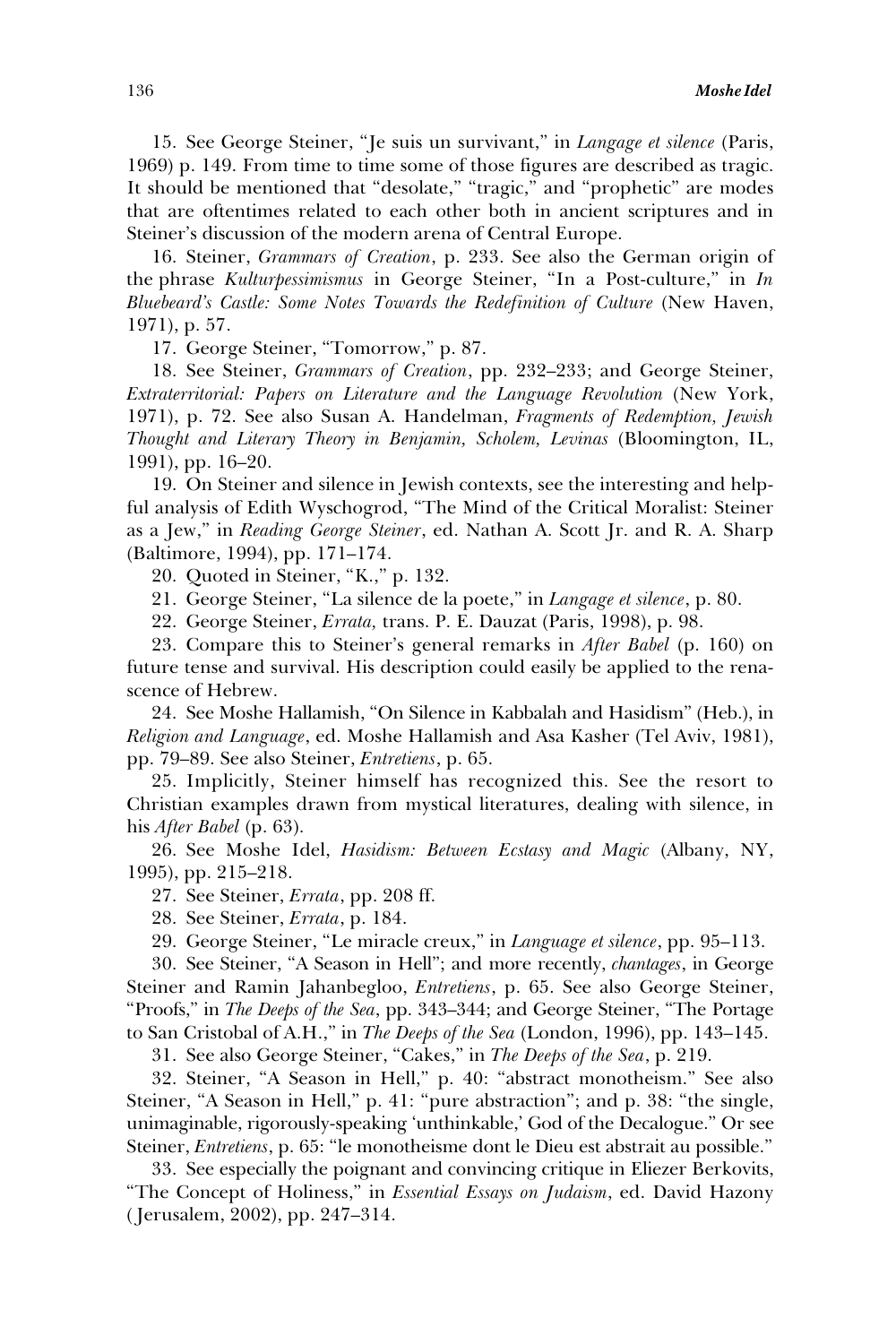#### **George Steiner: A Prophet** 137

34. Gershom Scholem, *On the Possibility of Jewish Mysticism in Our Time and Other Essays*, ed. A. Shapira, trans. Jonathan Chipman (Jerusalem, 1997), p. 140. I cannot enter here into a detailed analysis as to why such a view may apply to only a small number of Kabbalistic texts. See Moshe Idel, *Absorbing Perfections: On Kabbalah and Interpretation* (New Haven, 2002), pp. 272–289.

35. See Gershom Scholem, *The Messianic Idea in Judaism* (New York, 1972), p. 35.

36. See Gershom Scholem, *On the Kabbalah and Its Symbolism*, trans. Ralph Manheim (New York, 1969), p. 3; Scholem, *On the Possibility of Jewish Mysticism in Our Time and Other Essays*, pp. 70–71.

37. See George Steiner, "The Great Tautology," in *No Passion Spent Essays 1978–1996* (London, 1996), pp. 348–360. See, however, Steiner, *Grammars of Creation*, p. 52. And see Moshe Idel, *Kabbalah: New Perspectives* (New Haven, 1988), pp. 173–181.

38. See Steiner, "A Season in Hell," pp. 36–37; and Steiner, "The Great Tautology," p. 358.

39. I cannot enter here into an analysis of the connection between the silence and the blankness in a text, the last issue being treated several times by Steiner, also in connection to Jewish mystical traditions. See Steiner, *After Babel*, pp. 65, 297, 474; Steiner, *Entretiens*, p. 51; Steiner, "The Portage to San Cristobal of A.H.," p. 143; and Steiner, *Grammars of Creation*, pp. 23, 113. I hope to do so in a future study.

40. Arnaldo Momigliano, *Essays in Ancient and Modern Historiography* (Middletown, CT, 1977), p. 174.

41. The image of the cosmopolitan as guest is the most widespread. For the image of the guest, see George Steiner, "A Responsion," in *Reading George Steiner*, ed. Nathan A. Scott Jr. and R. A. Sharp (Baltimore, 1994), p. 277; and Steiner, *Errata*, p. 80f. For the image of the courier, reminiscent of Kafka, see George Steiner, "Introduction," in *George Steiner: A Reader* (New York), p. 21.

42. See George Steiner, "Our Homeland, the Text," in *No Passion Spent Essays 1978–1996* (London, 1996), p. 327. For some earlier instances of this view, see Shalom Rosenberg, "Exile and Redemption in Jewish Thought in the Sixteenth Century: Contending Conceptions," in *Jewish Thought in the Sixteenth Century*, ed. Bernard D. Cooperman (Cambridge, MA, 1983), pp. 399–430.

43. Arnaldo Momigliano, "Persian Historiography, Greek Historiography, and Jewish Historiography," in *The Classical Foundations of Modern Historiography* (Berkeley, 1990), p. 23; see also the remark in Robert Chazan, "The Timebound and the Timeless: Medieval Jewish Narration of Events," *History and Memory*, Vol. 6, No. 1 (1994), pp. 31–32.

44. Momigliano, *Essays in Ancient and Modern Historiography*, p. 369.

45. Momigliano, *Essays in Ancient and Modern Historiography*, p. 367.

46. See, e.g., Steiner, "Proofs"; Steiner, *Entretiens*, p. 63; and for our special point here, Steiner, "Our Homeland, the Text," p. 309, where he distinguishes between the contemplative act of studying and action. See also Wyschogrod, "The Mind of a Critical Moralist," p. 167. Also, my recent book *Absorbing Perfections* makes the point that even in the small elite constituted of kabbalists, studying was strongly connected with magical, theurgical, and ecstatic operations and experiences.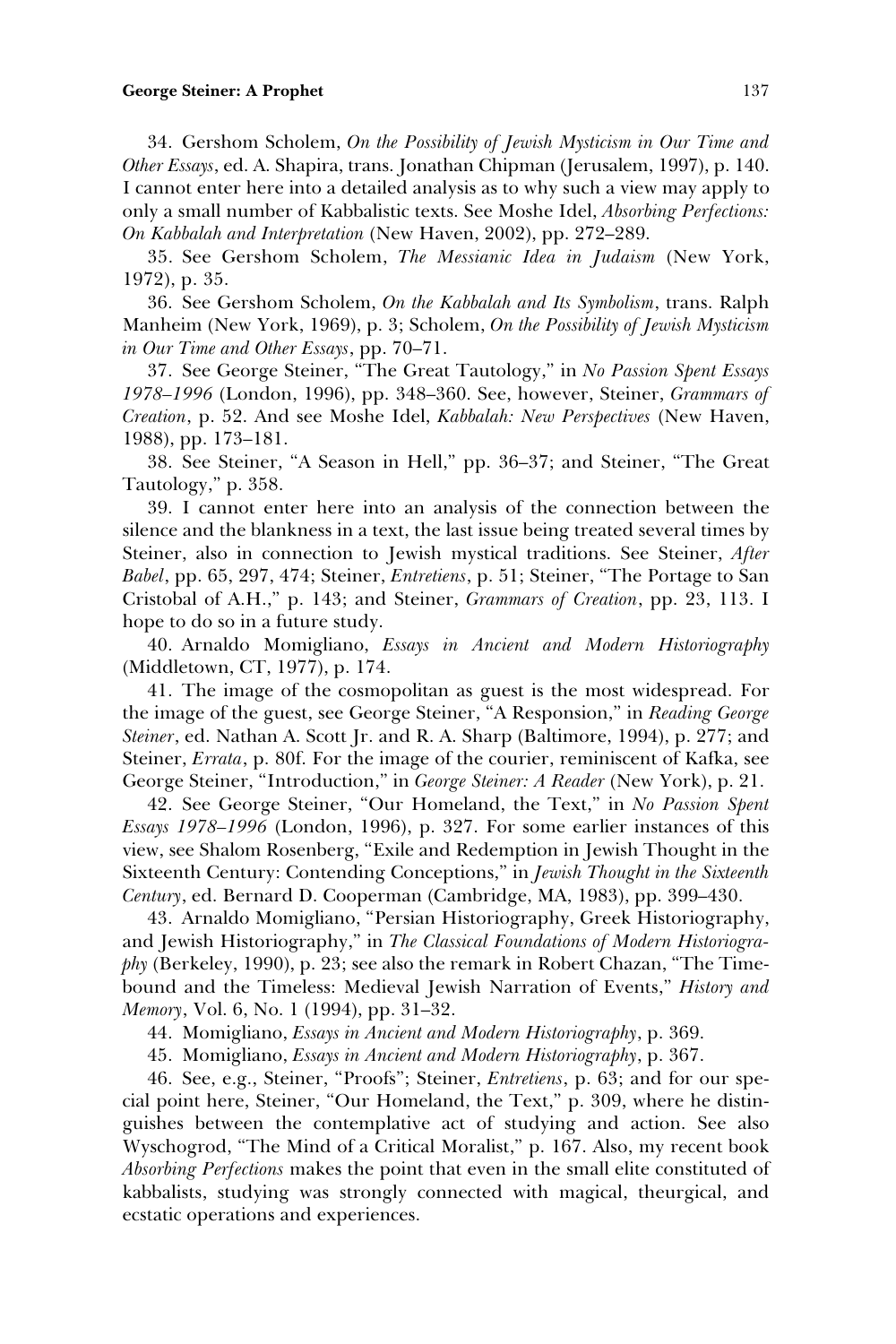47. See the pertinent remarks in Robert P. Carroll, "Toward a Grammar of Creation: On Steiner the Theologian," in *Reading George Steiner*, p. 267. Carroll's subtle and wise remarks on the differences between the overdetermined images of God in Jewish thought and the volatile transcendence of Steiner need much more explication. For more on the modern theologizing trend in modern scholarship, see Moshe Idel, "The Theologization of Kabbalah in Modern Scholarship" (forthcoming).

48. See Steiner, "Proofs," p. 338. See also the quote from Kafka in Steiner, "A Season in Hell," p. 41; and Wyschogrod, "The Mind of a Critical Moralist," pp. 166–167, where she describes the concept of the Jew in Steiner as an archetype.

49. Curiously enough, from some points of view Steiner's vision of Judaism is closer to the views of the thirteenth-century prophetic kabbalist Abraham Abulafia, an exceptional figure in Judaism and in Jewish mysticism. His errant life and his emphasis on the importance of language, in his case Hebrew as a trans-Babel concept, on a new definition of Judaism, and on intellectual messianism bring him closer to Steiner. Steiner was aware of Abulafia's Kabbalah from reading Gershom Scholem's chapter on him in *Major Trends in Jewish Mysticism* (New York, 1974), and he refers to it, without mentioning his name, in *After Babel* (p. 61). See n. 52.

50. See, e.g., Steiner, *After Babel*, p. 65.

51. See, however, Steiner, *The Death of Tragedy*, p. 4, where he sees in the Judaic spirit a belief that there is an order in the universe and that this order is accessible to reason. I agree in large measure with this characterization, though it misses the performative response to this understanding that is demanded in the biblical and rabbinic layers of literature. However, I wonder if this description is salient for the desolates. In principle, the influence of Leo Shestov, and even that of Benjamin Fondane, that Steiner recently acknowledges points to less a rationalistic approach than his early statement referred to here allows. See Steiner, *Entretiens*, pp. 62, 67, 130–131, where he subscribes to a nonrationalistic vision of Judaism as his own.

52. See Moshe Idel, "Hieroglyphs, Keys, Enigmas: On G. G. Scholem's Vision of Kabbalah: Between Franz Molitor and Franz Kafka," in *Arche Noah, Die Idee der "Kultur" im deutsch-juedischen Diskurs*, ed. B. Greiner and C. Schmidt (Freiburg, 2002), pp. 241–242. See also Steiner, *After Babel*, p. 65.

53. In many cases, Steiner, following to a certain extent Scholem, reifies Kabbalah as if it has some form of monolithic approach. See Steiner, *After Babel*, p. 61, where he attributes the view found in Abraham Abulafia's vision of language to the "kabbalist," leaving the impression that this is a common, widespread view, while in fact it is an exception. That strategy also transforms Kabbalah into a much more universalistic lore than it actually is. See also n. 48.

54. See Moshe Idel, "On Mobility, Individuals and Groups: Prolegomenon for a Sociological Approach to Sixteenth-Century Kabbalah," *Kabbalah*, Vol. 3 (1998), pp. 145–176.

55. Steiner writes, "It is hard for me to understand why one must operate with an either/or alternative. Why can't someone have two motherlands or homelands at the same time, a bookish one and a geographical one. None of us is living in a utopian place, and no pure study of a book supplies someone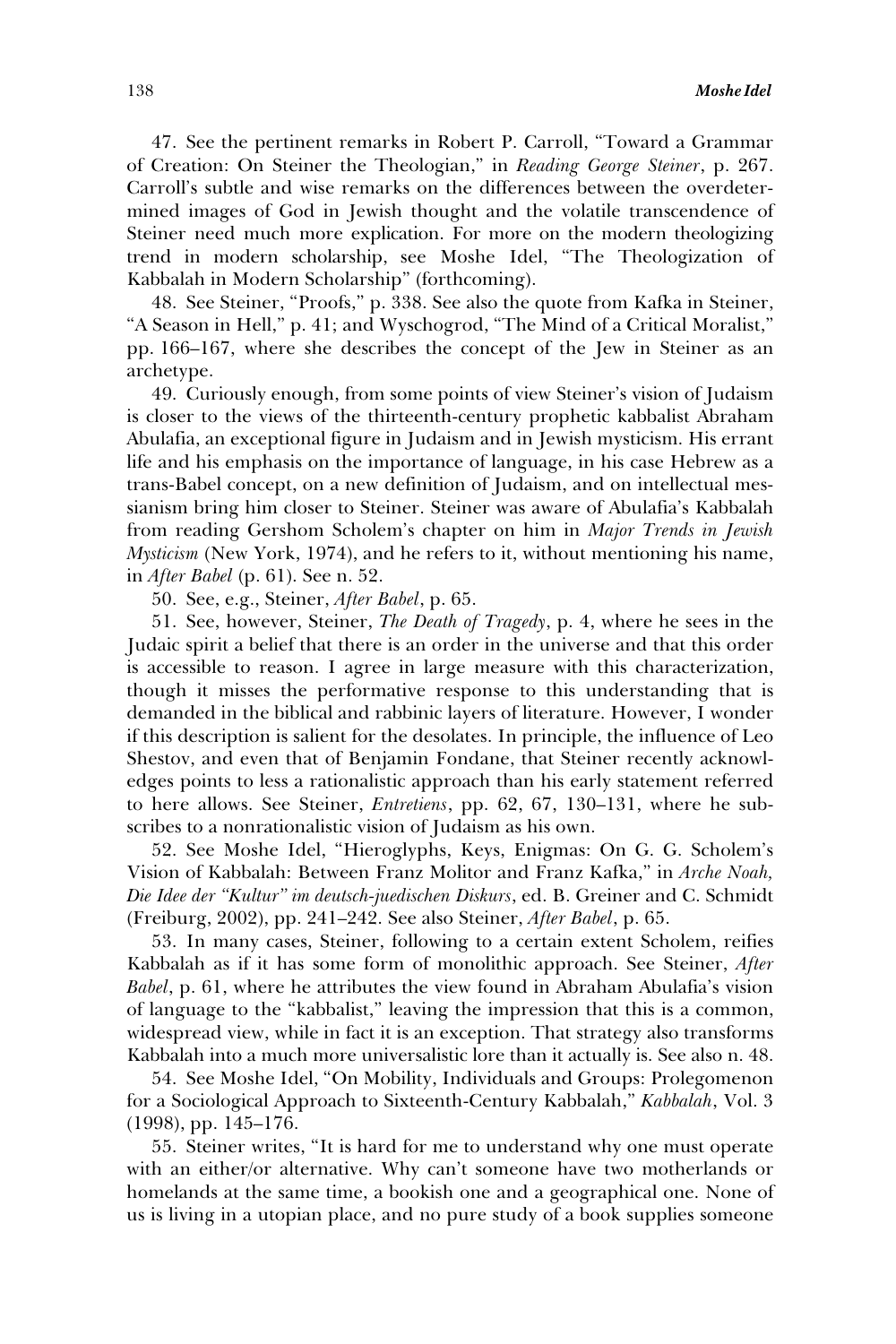with his necessary living. People work in places and institutions. One may not like them, one may even be alienated from them, but this does not help very much concentrating and even less for creating a common soil. Neither does this create a nice atmosphere if this atmosphere of estrangement is taken too seriously. According to such a view, one should not marry, have children or friends, lest he succumb to a double type of relationship. Is not Heine's 19th century metaphor of the book as a homeland by a twentieth-century author simply going too far. Transportation, communication, and translations today are so dramatically different from Heine's time that one must take these factors into consideration before reifying his metaphor. Neither did I find a widespread trend in those forms of Judaism I am acquainted it, which may deal with the 'deeper truth of unhousedness, of an at-homeness in the world, which are the legacy of the Prophets and the keepers of the text'" ("Our Homeland, the Text," p. 326). I fear that Steiner might have taken some expressions, hardly specified, which are descriptions of a forced diasporic Jewish existence, to represent an ideal.

56. Jonathan Sacks, "A Challenge to Jewish Secularism," *Jewish Spectator*, Vol. 55, No. 1 (summer 1990), p. 28.

57. See also "A Conversation Piece," in *The Deeps of the Sea*, p. 387.

58. For more on this issue, see Wyschogrod's treatment of Steiner in "The Mind of a Critical Moralist," pp. 155–159.

59. See Wyschogrod, "The Mind of a Critical Moralist," p. 163.

60. Steiner, "A Season in Hell," p. 36.

61. See the quote cited from the *New Yorker* (January 28, 1985, p. 92) in Mark Krupnik, "Steiner's Literary Journalism," in *Reading George Steiner*, ed. Nathan A. Scott Jr. and R. A. Sharp (Baltimore, 1994), p. 55.

62. On the Jews as the alleged bad conscience of Europe, see Krupnik, "Steiner's Literary Journalism," p. 41; as well as Steiner, "The Portage to San Cristobal of A.H." See also George Steiner, *The Deeps of the Sea*, pp. 143–145.

63. See again the citation quoted in Krupnik, "Steiner's Literary Journalism," p. 55. See also Steiner, "Our Homeland, the Text," p. 314.

64. For the existence of a prophetic voice in Steiner, see Ronald A. Sharp, "Steiner's Fiction and the Mode of Transcendence," in *Reading George Steiner*, p. 223.

65. See above my emphasis on the importance of religious performance, procreation, and communal life, which should dramatically qualify any abstract definition of Judaism as a historical phenomenon. If those issues are not concrete enough, the reader of Steiner may peruse the more recent descriptions of the Jews as "the people of the body" done in full-fledged treatments written by scholars in Jewish studies; see, e.g., Daniel Boyarin, *Carnal Israel: Reading Sex in Talmudic Culture* (Berkeley, 1993).

66. Steiner, "In a Post-culture," p. 65.

67. See the concept of modern "prophets of extremity," which fits also Steiner's radical positions, in, for example, Allan Megill, *Prophets of Extremity: Nietzsche, Heidegger, Foucault, Derrida* (Berkeley, 1985).

68. See John Banville, "Introduction," in George Steiner, *The Deeps of the Sea*, p. X.

69. Steiner, "Proofs," p. 368; Steiner, "Tomorrow," p. 88.

70. Steiner, "A Season in Hell," p. 46.